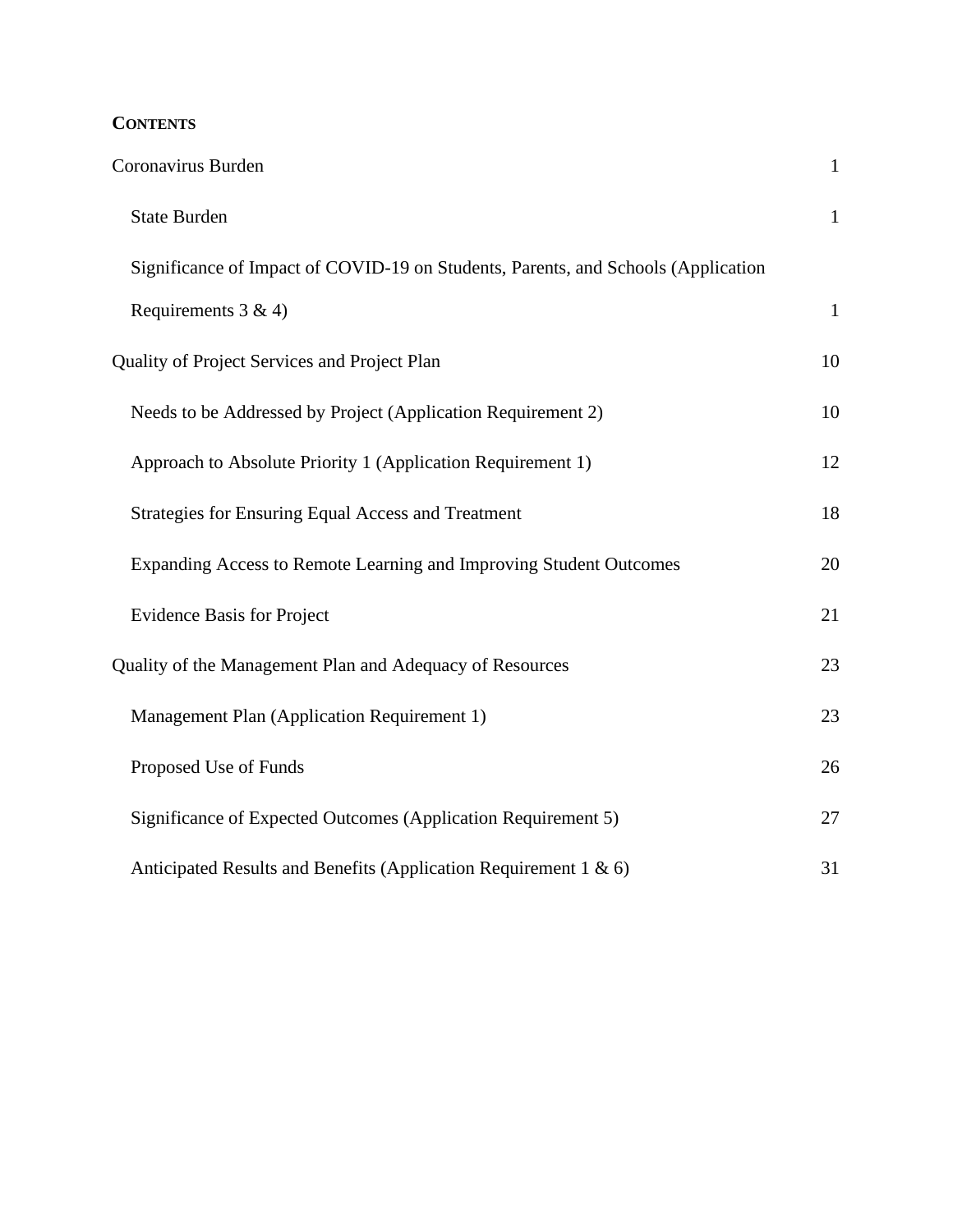# **Connected Literacy: Engaging Parents as Partners**

For the Education Stabilization Fund Rethink K-12 Education Models (ESF-REM) grant opportunity, Tennessee has identified *Absolute Priority 1 – Continued Learning Parent Microgrants* as an opportunity to address the literacy needs of our youngest learners as a result of the COVID-19 pandemic and to engage parents differently as partners and supporters of this critical work. As illustrated in the project Logic Model (see Appendix 6a), Tennessee intends to address the challenges of its persistent low proficiency in early-grades literacy by providing new learning options to its most vulnerable students: students living in poverty, students with disabilities, English learners, and those academically at-risk.

The primary focus of the Connected Literacy project is to provide vital early grades literacy support to Tennessee's most vulnerable students, resulting in more students becoming proficient readers over the next three years. The Tennessee Department of Education (TDOE) will offer microgrants to over 13,000 students and their families to access instruction and tutoring grounded in Tennessee's Foundational Skills Curriculum. Families in rural, suburban, and urban communities across our state will be empowered to select a TDOE-approved provider for remote summer, after-school, and weekend learning supports, along with the technology, access, and supplemental instructional materials needed for students to be successful.

# <span id="page-1-0"></span>**CORONAVIRUS BURDEN**

#### <span id="page-1-1"></span>State Burden

Based on the four indicators in the U.S. Department of Education's Coronavirus Burden table, Tennessee's coronavirus burden ranked in the 61st to 80th percentile relative to that of other states.

<span id="page-1-2"></span>Significance of Impact of COVID-19 on Students, Parents, and Schools (Application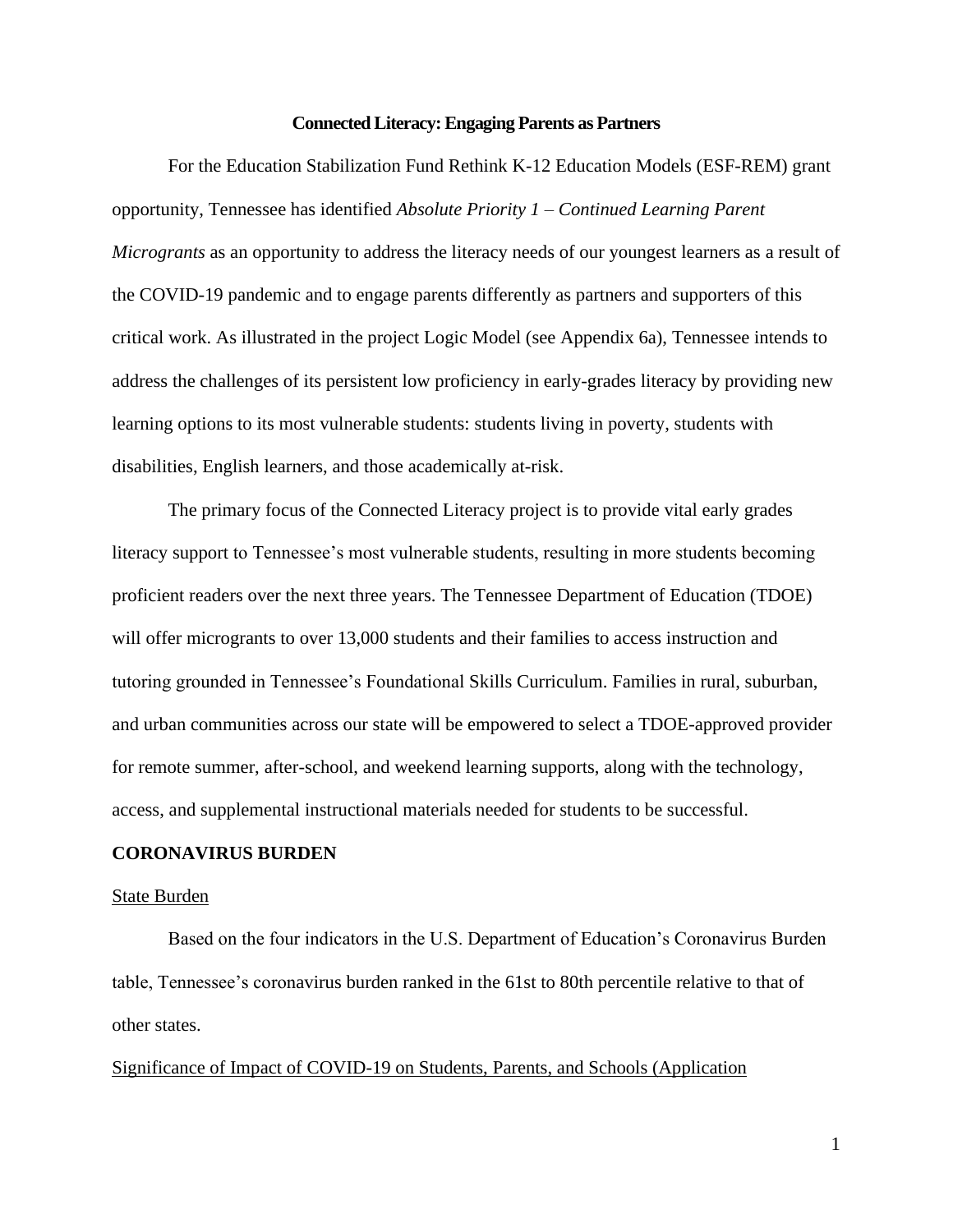#### Requirements  $3 & 4$

To understand fully how the COVID-19 pandemic impacted our state's students, parents, and schools, it is important first to frame the current state of education in Tennessee. In November 2019, TDOE Commissioner Penny Schwinn released the department's new strategic plan. The "Best for All," plan set priorities for the department in serving Tennessee students, teachers, administrators, and families. The strategic plan was informed by feedback from multiple stakeholders; the commissioner traveled the state throughout 2019, visiting over 75 school districts across Tennessee. "We want to ensure that every student is on a path to success," Schwinn said. "This strategic plan prioritizes the three key areas of providing quality academic programs, serving the whole child, and developing and supporting our teachers and leaders."

In support of this comprehensive strategic plan, on February 3, 2020, Tennessee Governor Bill Lee unveiled in his State of the State address his priorities and proposed budget for the coming year, which provided an additional \$650 million investment in education, including \$68 million investment to help improve early literacy rates. With this budget proposal, Tennessee was poised to address the plateau of student achievement that the state had faced since 2013, when the state had the largest academic growth on the National Assessment of Educational Progress (NAEP), making Tennessee the fastest improving state in the nation.

Then, in early March, Tennessee experienced seven EF3 and EF4 tornadoes, which destroyed numerous homes, schools, and lives—the second deadliest tornado outbreak in Tennessee history. On March 3, Governor Lee declared a state of emergency for this natural disaster. While in this state of emergency, an increasing number of school districts suspended classes as the number of confirmed cases of COVID-19 continuing to increase daily. On March 16, Governor Lee announced that all public schools in Tennessee would close through the end of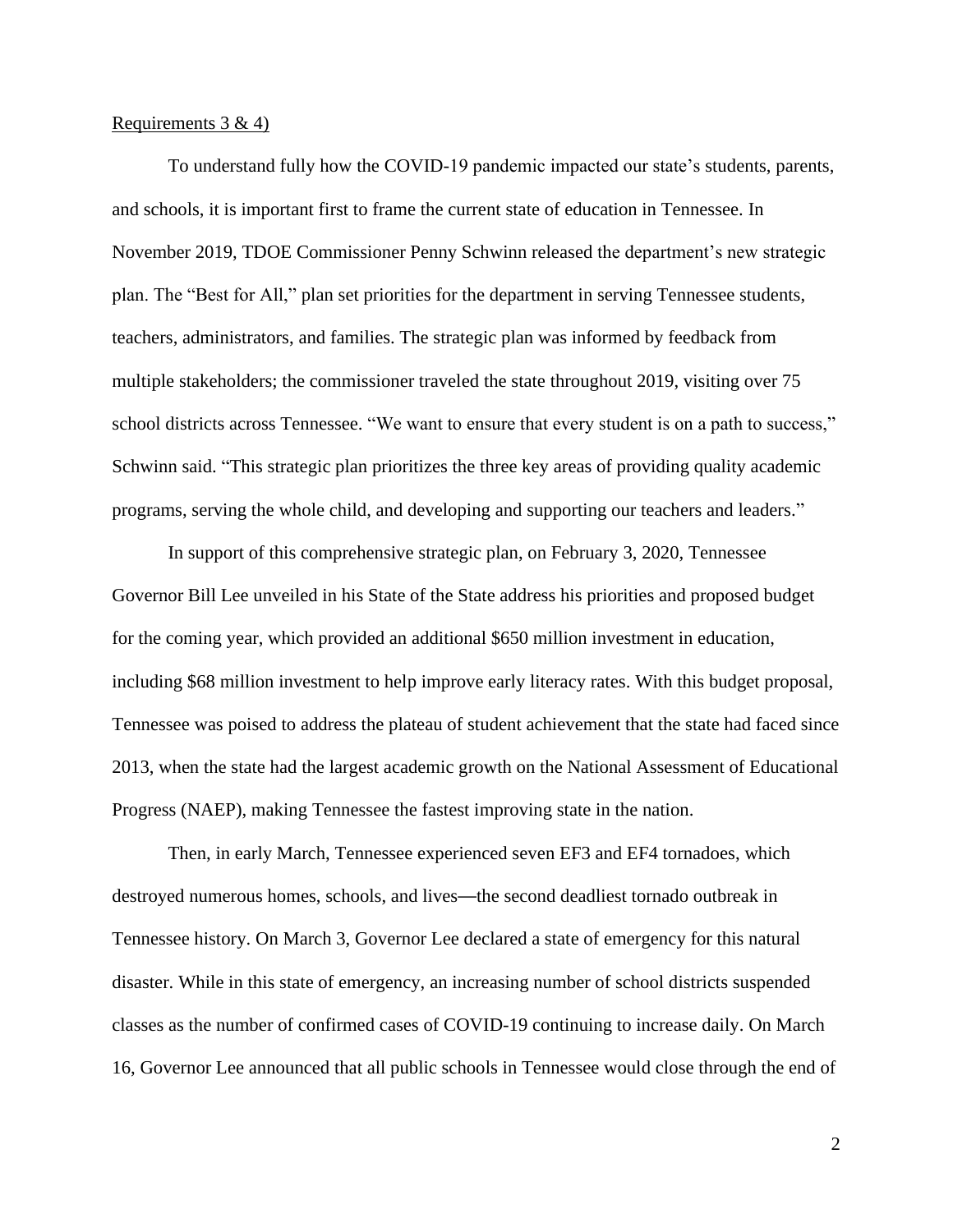month, a decision that would be continuously reevaluated and extended throughout the spring, so that schools would remain closed for the rest of the 2019-20 school year.

As schools closed, Tennesseans began to feel the economic effects of the pandemic. Approximately one half of the state's \$40 billion budget is funded with state dollars; Tennessee does not have a general income tax and, as such, nearly 57% of Tennessee's revenue comes from state sales tax, the second-highest proportion of revenue from sales in the country (Tax Foundation, 2020). Tennessee also has the fifth highest percentage of the workforce (20.3%) working in high-risk industries (Moody's Analytics, 2020). Furthermore, according to data from the Tennessee Department of Labor and Workforce Development (2020), Tennessee's unemployment rate in April reached 14.7 percent, up from 3.3 percent in March. This staggering drop in labor force is nearly twice the size of the loss from the Recession of 2007 to 2009, affecting jobs in some of Tennessee's largest economic sectors*,* and disproportionately hurting sectors with lower wages (see Appendix 6b).

As a result, on March 18, Governor Lee presented a revised budget plan that cut most of the education initiatives he announced prior to the COVID-19 pandemic in order to reallocate funds to health and safety issues. On June 4, the Tennessee Senate passed a revised state budget that called for cutting funding by another \$284 million and using millions in reserve funds to help make up for an expected \$1 billion shortfall. Additionally, at the end of May, all state agencies were instructed to identify and plan to implement reductions totaling 12 percent of their general fund state appropriation budget.

Tennessee has had to quickly pivot from intently pursuing an ambitious, new strategic plan, to focusing on meeting the basic needs of districts, teachers, schools, and students and their families. Some of the challenges brought on by the COVID-19 pandemic are new, specifically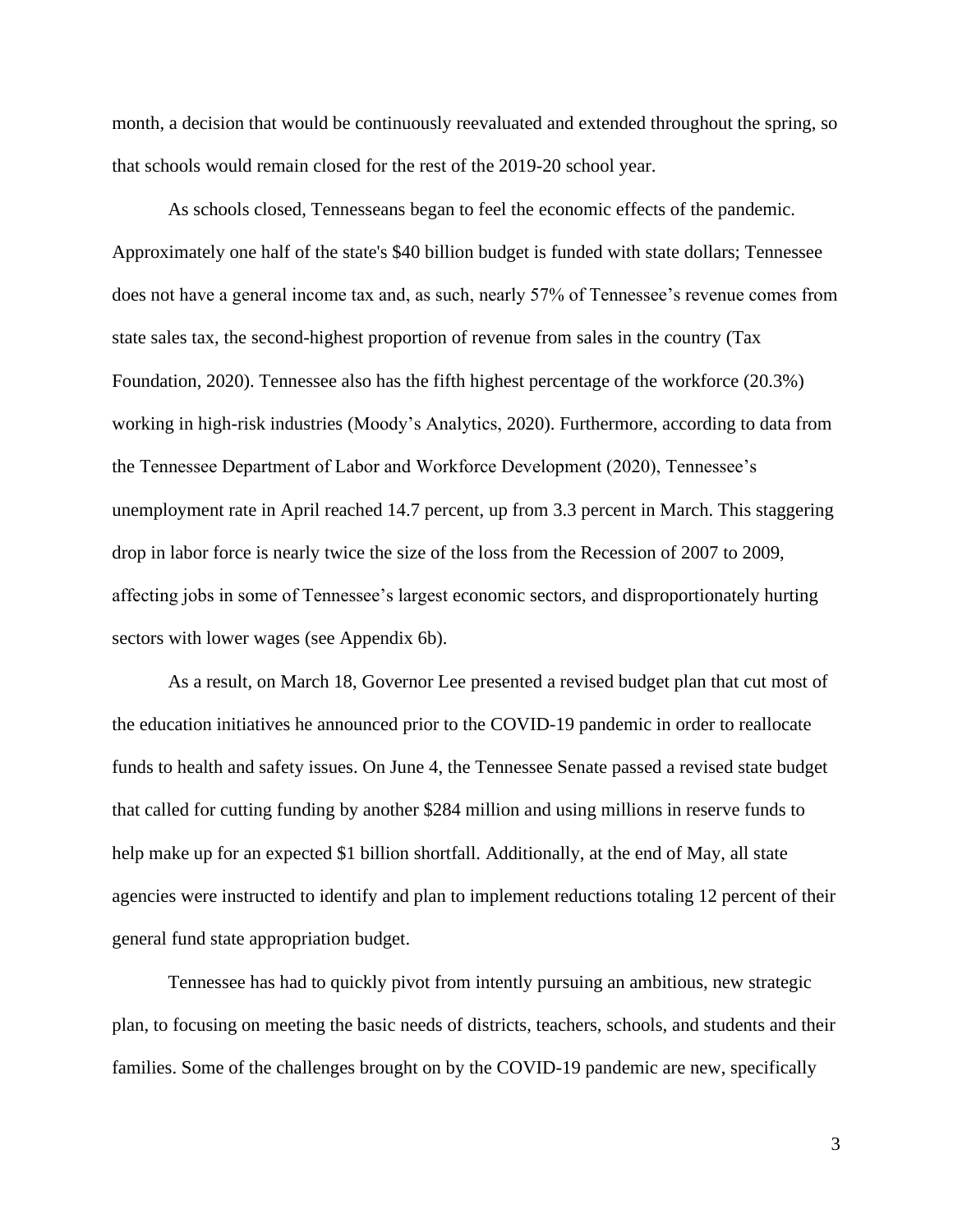the ways in which both educators and families have had to adapt to large-scale full-time remote learning. Tennessee educators in both public and private schools have had to fundamentally alter how they do their jobs—providing instruction in new and different ways—while families have faced significant challenges in learning how best to support their students at home. According to surveys administrated by the TDOE in early April, both Tennessee educators and families clearly expressed the need for training on virtual learning and guidance for supporting special education students and English learners in these contexts.

While some challenges are new, many of the current needs of Tennessee students are a result of existing issues that have been exacerbated by school closures and a transition to remote learning. As noted in the State Coronavirus Burden table, 14.3% of Tennesseans are without broadband access, above the national average of 12.52%. Indeed, in response to stakeholder surveys Tennessee released in April, an overwhelming number of superintendents (87%) identified connectivity as the primary need for students while 46% of respondents identified device access as a top concern. In alignment with these findings, more than three-quarters of teachers said that technological supports for remote learning (e.g., Internet access and suitable devices) were the most helpful supports needed to promote educational access, noting that access to technology in rural areas was a major concern prior to the COVID-19 pandemic. Nearly onethird of our students are in rural school districts, and of Tennessee's 147 local education agencies, 97 (65.9%) serve fewer than 5,000 students each; in these communities, schools are the hub not only for academics, but also for cultural, social, and health supports for students and families. With schools closed, students are families are unable to access these critical resources. Similarly, the percentage of students aged 5-17 in Tennessee who live in poverty is 19.64%, above the average of 16.5%; Tennessee is ranked  $12<sup>th</sup>$  in the nation for student poverty rates. We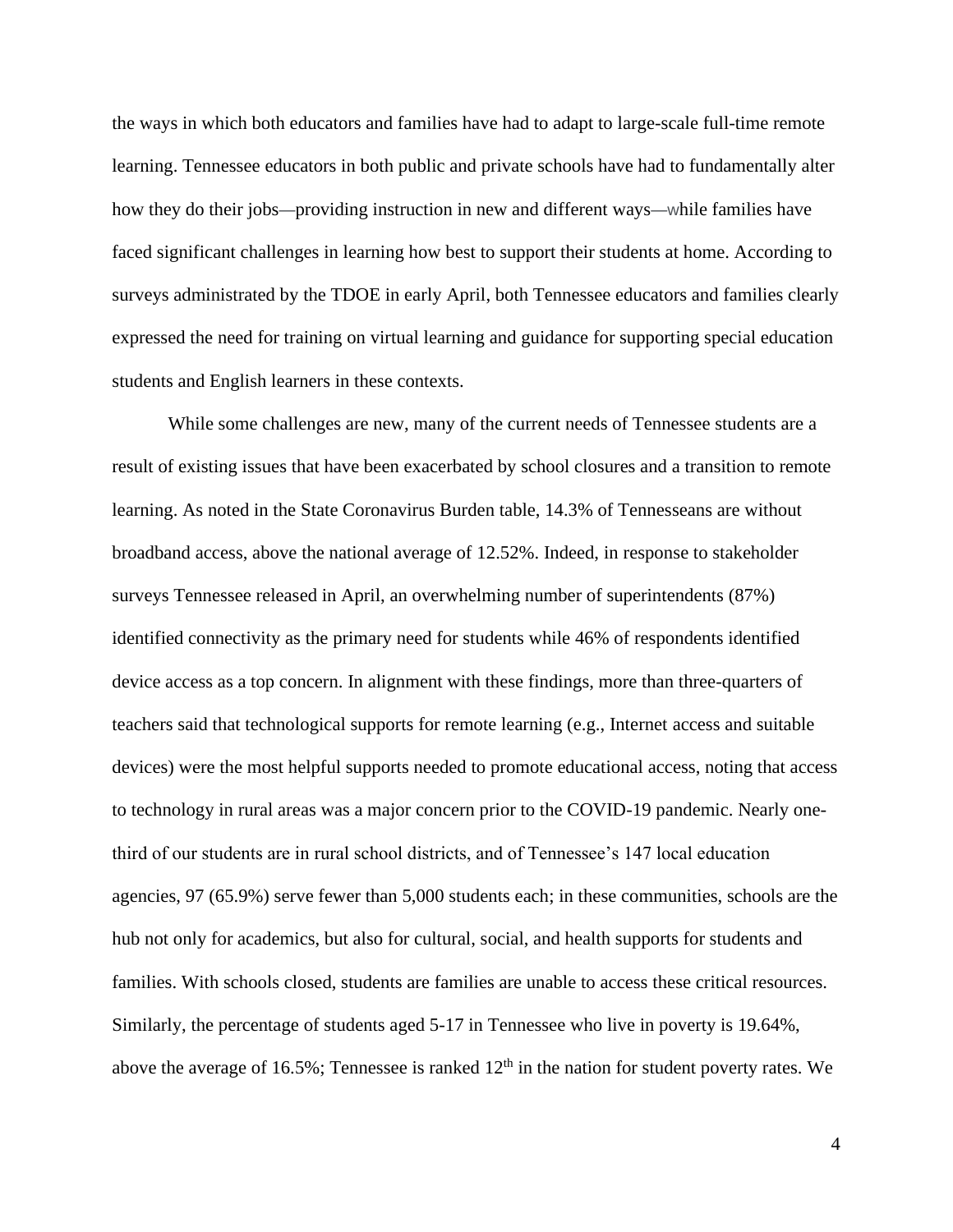know that students living in poverty experience greater achievement and opportunity gaps than their peers, and students in poverty are also more likely to have parents working lower-wage job that cannot be performed remotely, such as supermarket clerks, warehouse workers, and delivery drivers. Students in poverty are also more likely to have strong, frequent, or prolonged exposure to major traumatic events—namely, a global pandemic that impacts the health and safety of families and causes some to lose their jobs or, conversely, work longer hours more than ever. For some, school is the safest place, providing meals, routine, predictability, and social connectedness (Morsy & Rothstein, 2019; Rothstein, 2020).

With a high percentage of Tennessee students living in poverty, in rural districts, and without broadband internet access; a global pandemic is exceptionally disruptive to student learning. While Tennessee has focused for ten years on literacy initiatives designed to improve outcomes, literacy rates have remained stagnant, even with students in desks in classrooms. On the 2019 NAEP, just 35% of Tennessee's fourth-graders and 32% of its eighth-graders were proficient in reading, with no significant reading gains since 2013. More troubling, the massive achievement gaps between economically disadvantaged students and their peers have persisted since 1992 in both grade 4 (25 percentage points) and grade 8 (20 percentage points). To estimate the effects of non-classroom based instruction that has taken place since March, the TDOE used Tennessee-specific data to create econometric models; we estimated that proficiency rates in both ELA and math would shrink by 15% and 29% respectively, had the state assessment been administered at the end of the school year. Our models predicted that rural students and younger students would be more severely impacted, a result which matches the predictions made by a recent NWEA study on learning losses, highlighting increased risk for younger students in the area of literacy (Appendix 6c).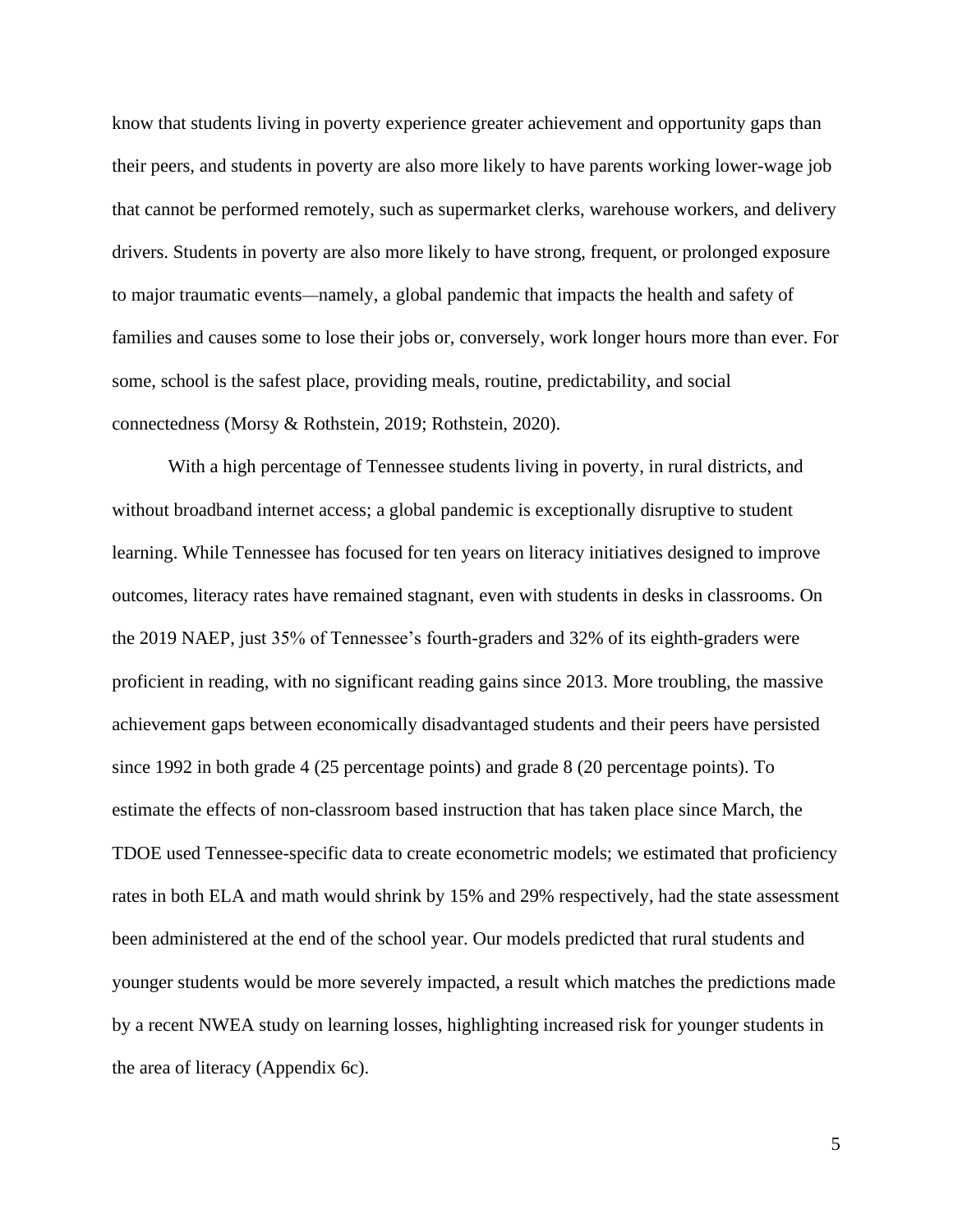Tennessee remains firmly committed to the goals and priorities we identified in November 2019 and to setting all students on the path to success, particularly our most vulnerable students—even in the midst of a global pandemic. What we know, however, is that we now must focus on how to support districts, schools, and students differently in this unprecedented time.

# Actions Taken to Date

In the early weeks of the COVID-19 pandemic, the TDOE recognized the need for a landscape survey to understand the needs and priorities of districts, educators, and families. As a result, the TDOE launched a superintendent and public survey on April 3. These surveys received a combined 78,556 responses from both district leaders and Tennessee stakeholders families, public officials, community members, etc.—about the early effects of the pandemic. Further, the department's 2020 Tennessee Educator Survey was updated to include additional questions for teachers and school leaders to report on their experiences during this unprecedented time. Over 25,000 educators responded to more detailed questions, and over 10,000 teachers and school leaders provided open-ended comments on the most important resources needed to support students and provide remote learning. This survey data clarified local needs and informed many of the actions taken to date, including Tennessee's plans for CARES Act funding and how to prioritize other state resources. Since March, the TDOE has utilized new communications strategies, developed resources and trainings, and pursued new grant funding opportunities.

#### *Communications*

Beginning in mid-March, the TDOE began hosting superintendent update calls every Monday, Wednesday, and Friday to inform district and charter leaders of critical updates and to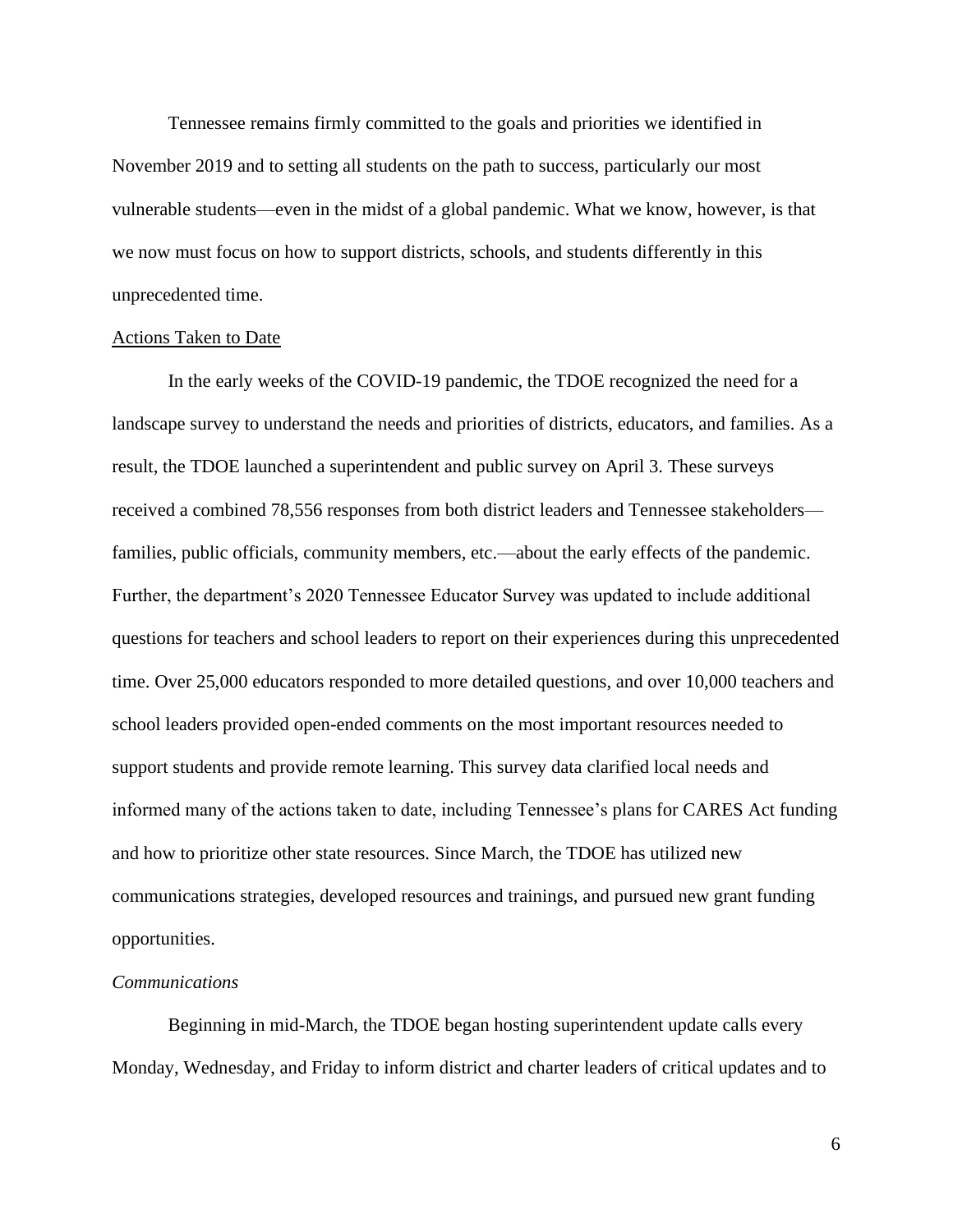share best practices and guidance on a variety of topics. Three superintendent engagement groups were established and met monthly to give feedback on TDOE priorities, guide the development of COVID-focused resources, and share their regional conversations in the following areas: academics, whole child supports, and educators. In addition, weekly emails were sent, and bi-weekly calls were held with non-public and charter leaders to provide focused support and updates for non-traditional schools.

#### *Resources and Trainings*

To date, the TDOE's COVID-19 resources webpage houses 20 toolkits, numerous guidance, and protocols for district and school leaders that are available in English and Spanish. Currently, these tools have over 250,000 views since launching in mid-March. The resources include guidance documents and updates on preparation and planning, closure guidance and FAQ's, school closure toolkits, press releases, federal waiver requests, stakeholder archives, and additional resources.

In June, the TDOE launched a series of reopening guidance, the "Overview Guide for LEAs," a high-level guidance document for local districts. Shortly after, the TDOE released 26 role-specific toolkits focused to assist Tennessee's district and school leaders as they make local reopening plans. The TDOE has continued to update all toolkits after release to reflect updated guidance, district models, and additional protocols. Most recently, the State Board of Education passed an emergency policy and rule on Continuous Learning Plans, and the TDOE has developed the template, rubric, and resources for these plans to ensure that as school reopens this fall in various models, districts are prepared to provide instruction should additional closures become necessary.

To address concerns regarding the number of students who had internet access, district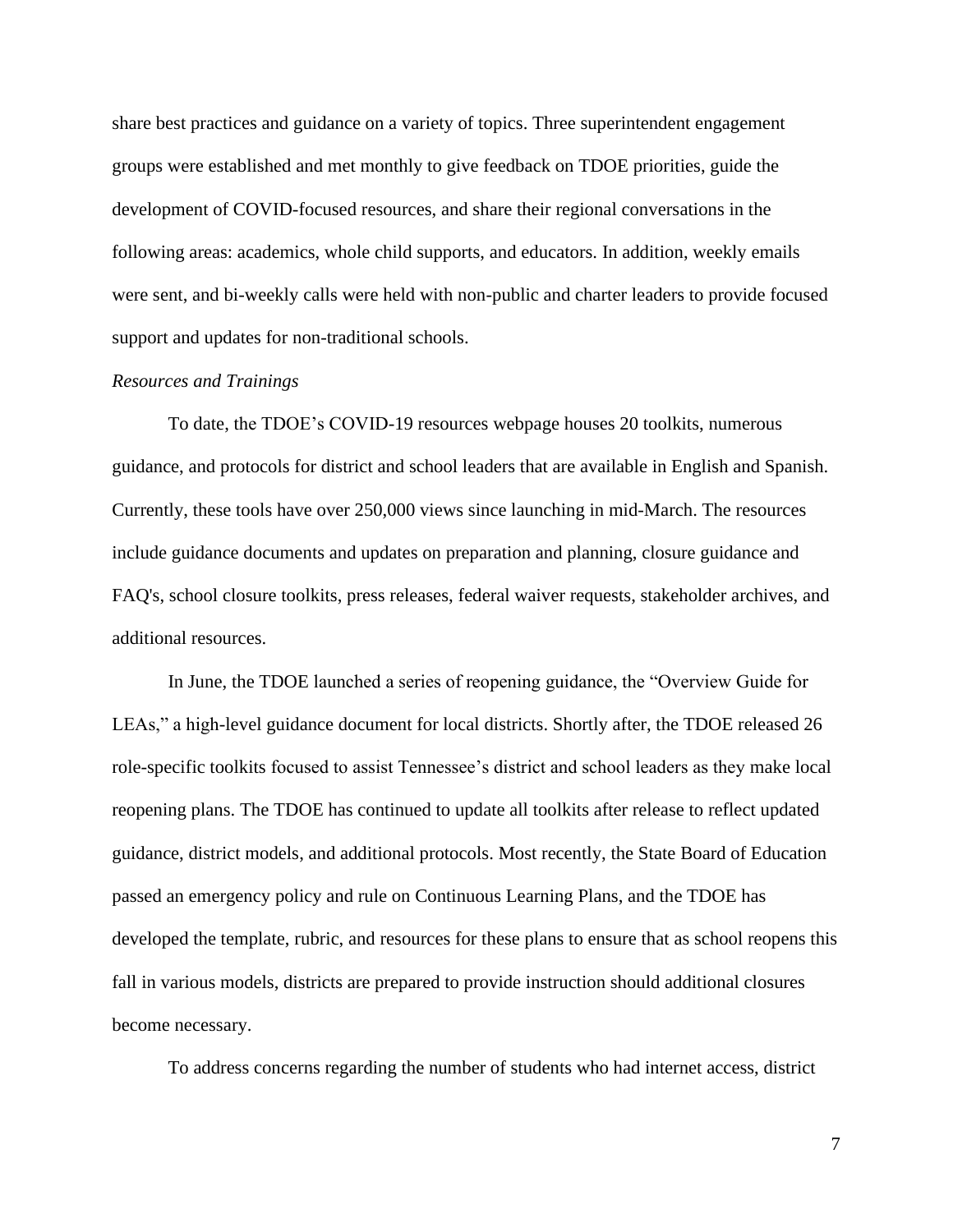leaders asked the TDOE to find a way to provide content in distance learning formats. In late March, the TDOE collaborated with teachers throughout Tennessee to create 30-minute ELA and math lessons in grades one through eight. In April and May, Tennessee's six PBS stations began providing learning video content and met a critical need to ensure all students had access to highquality learning opportunities, regardless of whether or not their home had internet connectivity or capable devices. The video series provided 320 hours of content, and it is estimated that lessons were viewed by over 200,000 students.

The TDOE also partnered with a nonprofit organization, the Governor's Early Literacy Foundation, to provide access to an early learning app, ReadyRosie. The app focuses on delivering modeled moment videos to families, caregivers, and educators through their phones. Modeled moment videos provide sample activities that families can do with children. While just over 10,000 families subscribed, the videos have received significant praise from rural families and caregivers.

The Governor's Early Literacy Foundation also launched a K-3 Summer Reading Program to support 33 rural and distressed counties and includes support for 30,000 students. This program provides six summer books through Dolly Parton's Summer Collection for all rising first, second, and third graders. In addition, some participating districts will also receive book packs delivered to student homes in June. The Scholastic Summer Packs contain 10 fiction and nonfiction books, in addition to title-specific activity sheets to reinforce reading comprehension, as well as family guides with strategies and tips to help parents and caretakers support literacy at home.

Regarding meal services, the TDOE partnered with Hoonuit to provide families with an up-to-date resource to locate the closest meal service sites as schools closed in mid-March. Using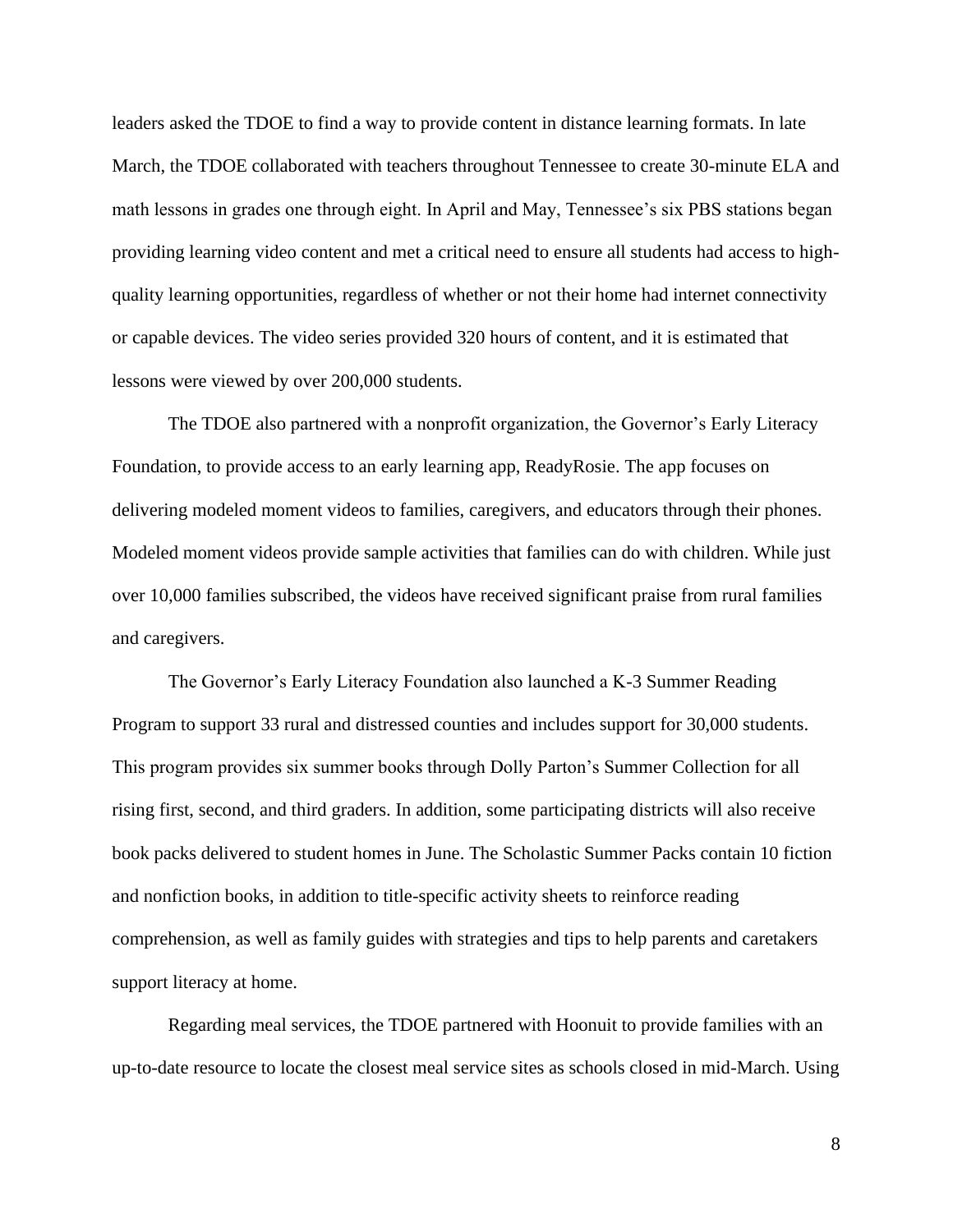a combination of data from the school nutrition data management systems and other district reported information, the Hoonuit website offered a geo-mapping search function for families to enter their addresses and find all meal service sites in their vicinity, including information on meals being served, times of service, and start/end date of service. The site included 1,591 distribution sites across every region statewide. The site was updated daily during the spring of 2020 and is currently being updated weekly as schools transition to summer feeding sites.

To support school leaders and teachers during the COVID-19 pandemic, the TDOE and the University of Tennessee's Center for Educational Leadership collaborated to offer free sessions on topics such as best practices in digital learning, whole child needs, and leading remotely, as well as transforming schools to address student learning needs in the coming academic year. Over 550 principals from across the state have participated in the Tennessee Principal Learning Series, and the ongoing series continues through summer 2020. Similarly, the TDOE partnered with Trevecca Nazarene University to provide free training on digital learning and teaching to all Tennessee teachers via self-paced, online training. This free resource is available June 1 through August 1 and is designed to help teachers develop skills for digital learning in the 2020-21 school year, including how to design classes for remote instruction and use technology to enhance learning outcomes for all students.

Finally, the TDOE has invested \$7 million through three IDEA funding opportunities to address the needs of students with disabilities during the pandemic. First, the IDEA technology partnership uses federal IDEA discretionary funds to support districts in purchasing additional assistive technology and other tools to increase access to services and instruction for students with disabilities during school closures. Second, additional funds to support the provision of compensatory services will also be disbursed to districts July 1 to support the anticipated need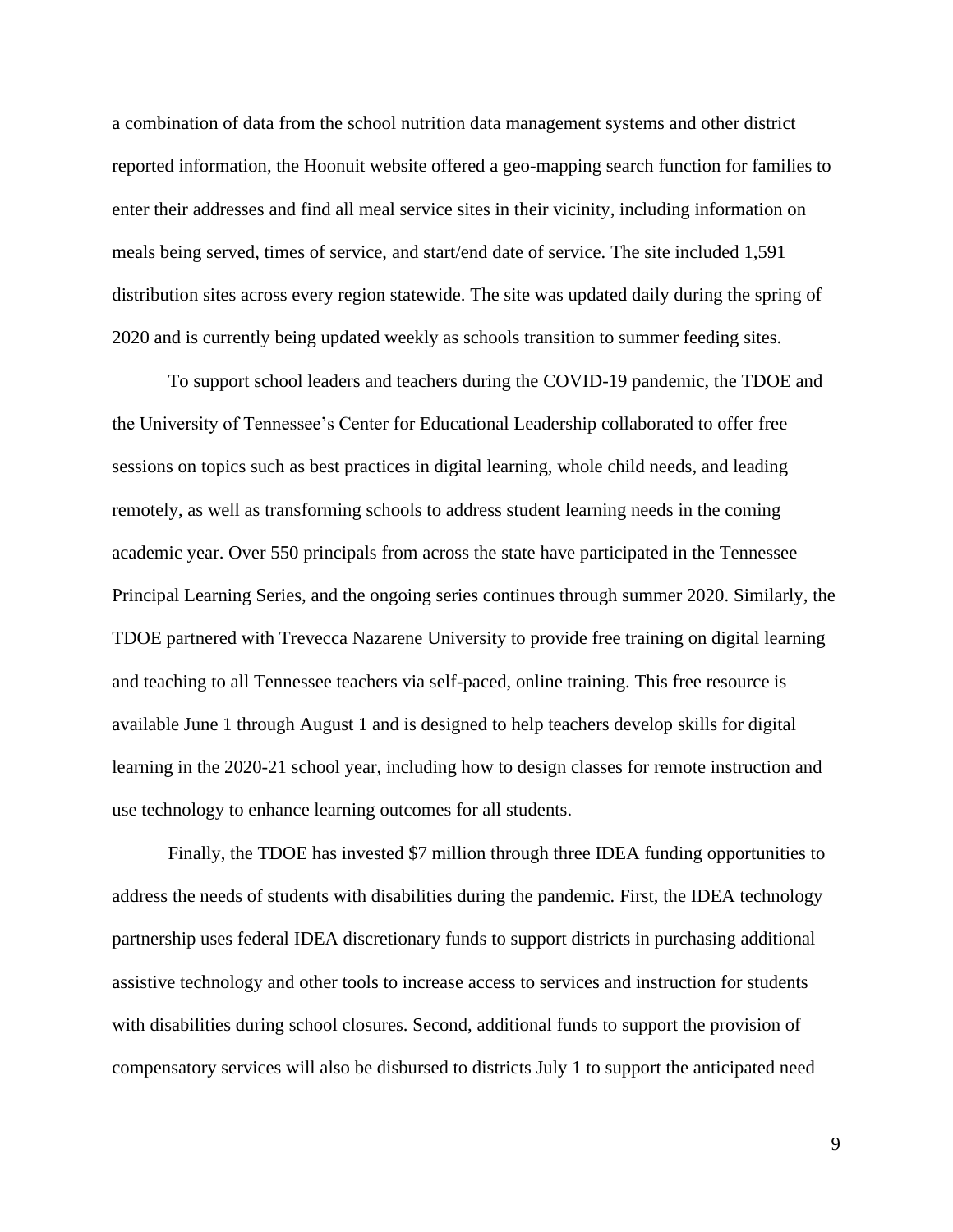for compensatory services as schools reopen in the coming months. Third, the IDEA innovation grant makes \$1 million available to support Tennessee school districts in implementing innovative ways to remediate for the loss of instruction during school closures for students with disabilities.

#### *Grant Funding Opportunities*

Tennessee has also been proactive in seeking grant opportunities to support the state's early grades literacy priority. The TDOE applied for the CSLD grant to support the Tennessee Comprehensive Literacy Plan (TCLP), intended to create sustainable improvements in district and school leader capacity, teacher practice, and pre-K-12 student achievement through regional instructional networks (see Appendix 6d).

#### <span id="page-10-0"></span>**QUALITY OF PROJECT SERVICES AND PROJECT PLAN**

#### <span id="page-10-1"></span>Needs to be Addressed by Project (Application Requirement 2)

Over the past several months, the TDOE has taken a number of steps and developed a suite of resources and opportunities to support Tennessee schools and district leaders; the reality, however, is that several significant challenges still exist. The lost learning time due to technology and access issues across our state, especially with our most vulnerable students, will have a lasting impact if technological resources and additional instruction and remediation in reading are not provided to our youngest learners. National and state research identifies third grade reading as a key predictor of later life outcomes (TDOE, 2018; AECF, 2013). As Tennessee's assessment and outcomes data illustrate, if students do not develop strong reading skills in the primary grades, they will most likely continue to have difficulty reading throughout school (Francis, Shaywitz, Stuebing, Shaywitz, & Fletcher, 1996; Juel, 1988; McNamara, Scissons, & Gutknetch, 2011; Stanovich, 1986).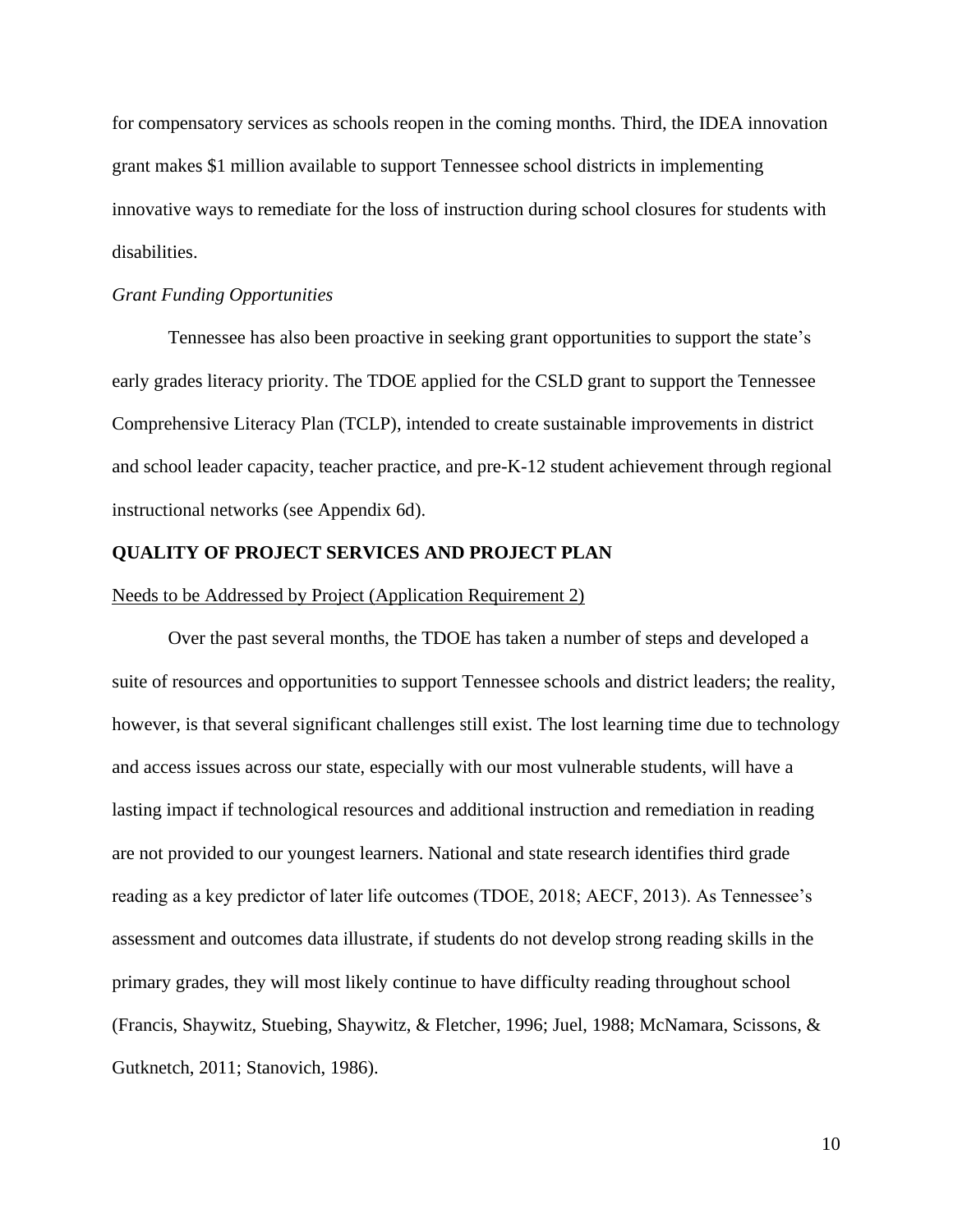Tennessee has focused for ten years on literacy initiatives designed to improve outcomes; however, literacy rates have remained stagnant. Historically, initiatives have focused on isolated components of literacy improvement. Through recent comprehensive efforts including the statewide Strategic Plan, the Tennessee Early Literacy Supports Framework, and proposed state legislation, there has been a reinvigorated, statewide effort to improve reading scores. In February 2020, Governor Bill Lee's State of the State Address announced Tennessee's Comprehensive Literacy Plan (TCLP), which was intended to create sustainable improvements in district and school leader capacity, teacher practice, and pre-K–12 student achievement. However, the TDOE rightfully had to adjust priorities to meet the emergent needs of schools and districts, leaving many of the state's literacy goals and plans unmet.

Currently, Tennessee's Grade 2 assessment is voluntary at the district level; therefore, overall ELA achievement in second grade can vary year to year based on participation. However, since the assessment has been adopted, we have consistently seen that less than one-third of second graders are proficient in ELA by the end of the year: 30.3% in 2017, 27.5% in 2018, and 32.9% in 2019. Only 18% of second graders who were not proficient in 2018 were able to move up to ELA proficiency in  $3<sup>rd</sup>$  grade. For economically disadvantaged students, the odds were even lower, with fewer than 14% advancing to proficiency.

Assessment data also show gaps between overall performance and that of several student groups, including Black, Hispanic, and Native Americans; English learners; and students with disabilities (see table below).

| <b>Tennessee ELA Proficiency Rates, 2019</b> |                |         |                |                    |  |
|----------------------------------------------|----------------|---------|----------------|--------------------|--|
| <b>Student Group</b>                         | <b>Grade 3</b> | Grade 5 | <b>Grade 8</b> | <b>High School</b> |  |
| All students                                 | 36.9%          | 35.2%   | 27.1%          | 32.7%              |  |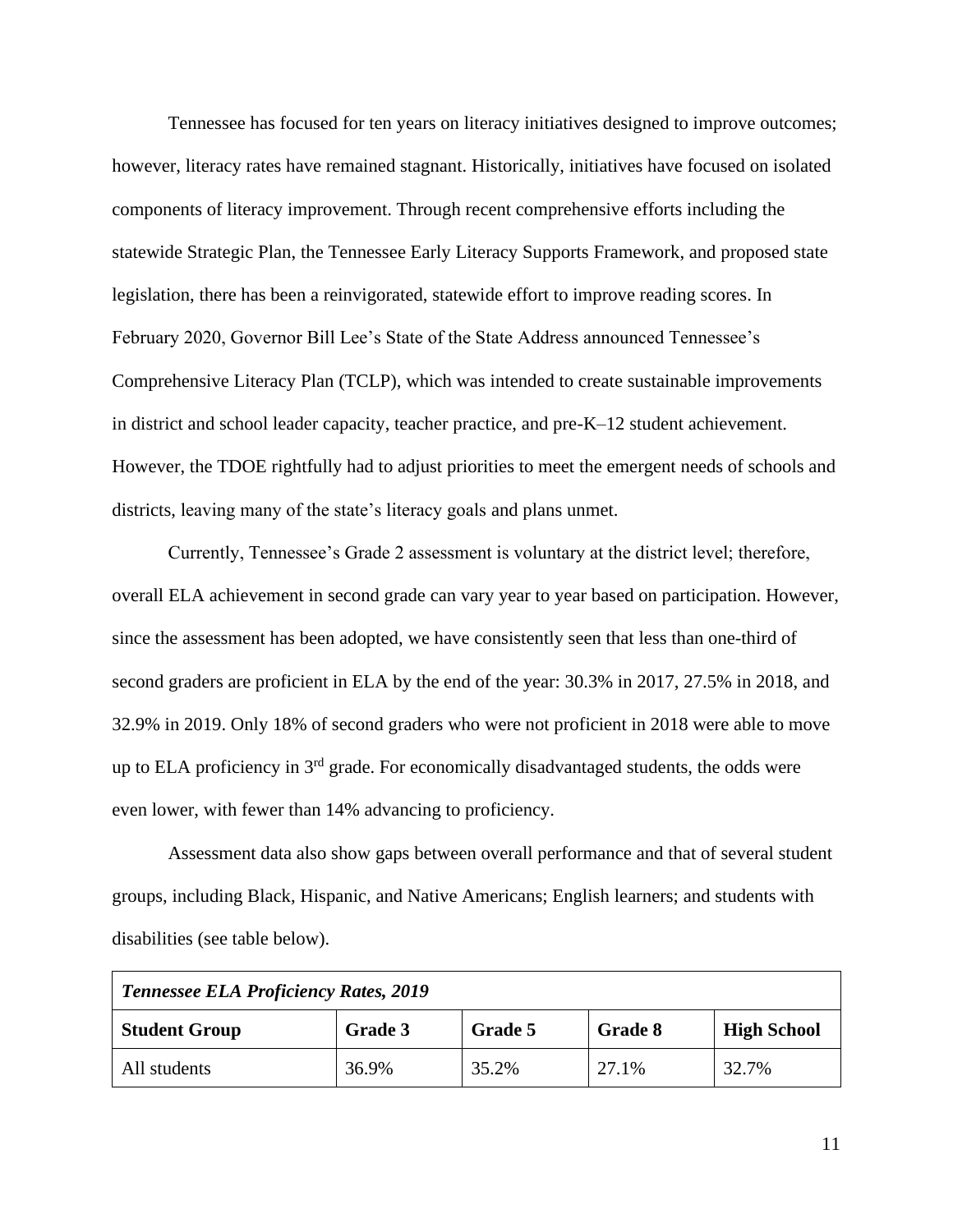| Black/Hispanic/Native<br>American students | 23.1% | 21.5% | 14.0% | 18.4% |
|--------------------------------------------|-------|-------|-------|-------|
| English learners                           | 9.5%  | 19.2% | 6.1%  | 7.2%  |
| Students with disabilities                 | 12.4% | 7.7%  | 3.1%  | 4.4%  |

As stated earlier, Tennessee's performance on the NAEP confirms these trends. The 2019 NAEP found that only 35% of the state's fourth-graders and 32% of its eighth-graders are proficient in reading, with no significant reading gains since 2013. More troubling, the massive achievement gaps between economically disadvantaged students and their peers have persisted since 1992 in both grade 4 (25 percentage points) and grade 8 (20 percentage points).

The Connected Literacy initiative is designed to focus on Tennessee's most underserved students, remedy learning loss due to COVID-19, narrow persistent achievement gaps, engage families in early literacy, and provide technology and broadband access necessary to engage young learners.

# <span id="page-12-0"></span>Approach to Absolute Priority 1 (Application Requirement 1)

The TDOE proposes offering new learning supports through microgrants to over 13,000 students and their families to access instruction and tutoring grounded in Tennessee's Foundational Skills Curriculum. Families in rural, suburban, and urban communities across our state will be empowered to select a TDOE-approved provider for remote summer, after-school, and weekend learning supports, along with the technology, access, and supplemental instructional materials needed for students to be successful.

# *Strategy: Generate approved list of providers meeting standards of instructional quality.*

The TDOE will increase access to high-quality, digital literacy instruction by holding a Request for Proposals (RFP) process to identify program providers who meet specific standards of instructional quality in literacy and who are equipped to offer intervention programs to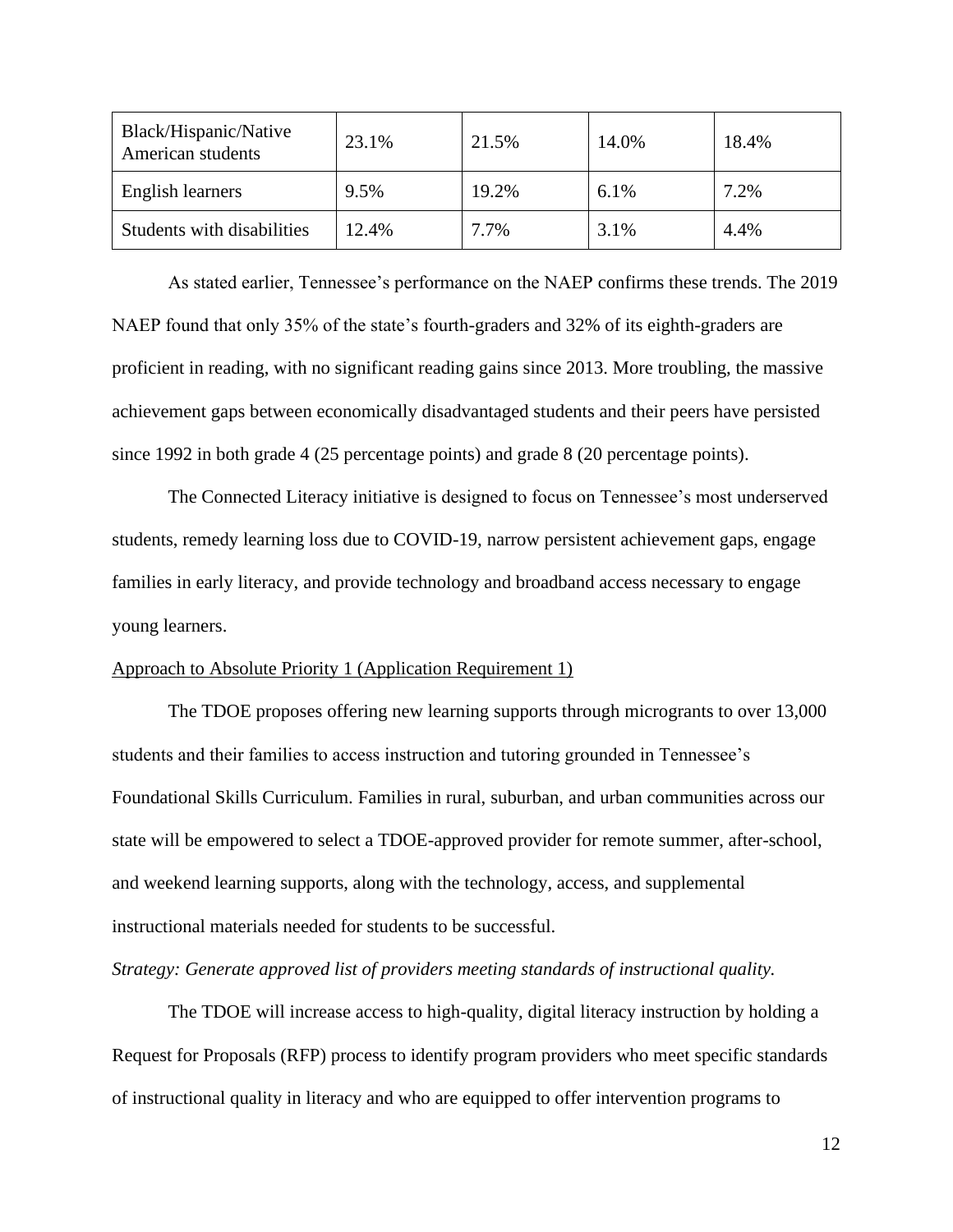increase word recognition, including phonological awareness (syllables, phonemes, etc.) and/or decoding (alphabetic principle, spelling-sound correspondence). In addition, selected program providers will be expected to meet student safety, accessibility, and technology requirements, as well as submit a family engagement strategy as a required element, acknowledging the importance of meaningful engagement and partnership with families. This engagement strategy will include providing resources and supports for parents in phonological awareness decoding, as well as an opportunity to participate in learning with their child—accessible to all parents.

In response to the solicitation, providers must outline program duration, dosage, curriculum, training/qualifications of instructional personnel, technology required for the program (minimum specifications), software required for program participation, grade levels served, objectives, accessibility, and approach to differentiation for students with disabilities and English learners. A program rating guide (akin to a textbook approval rubric) will be utilized to score provider programs, and providers who score at the highest levels will be invited to participate in the Connected Literacy initiative.

Providers will be asked to develop a program that can be offered to children for a flat fee of \$700 during the summer, fall, and/or spring. The flat fee will include the costs of any consumable workbooks or other hard-copy instructional materials that must be mailed to participants, as well as any software needed to participate in the program. Providers may elect to offer fall and spring courses after school or on weekends in synchronous and asynchronous formats to enable greater accessibility. Remote learning options will be provided for small groups of students in 12-week intervals, with cohorts in summer, fall, and spring. We anticipate that each student will complete 36 hours of additional early-grades literacy instruction or remediation across the 12-week sprint, but some programs may meet more or less frequently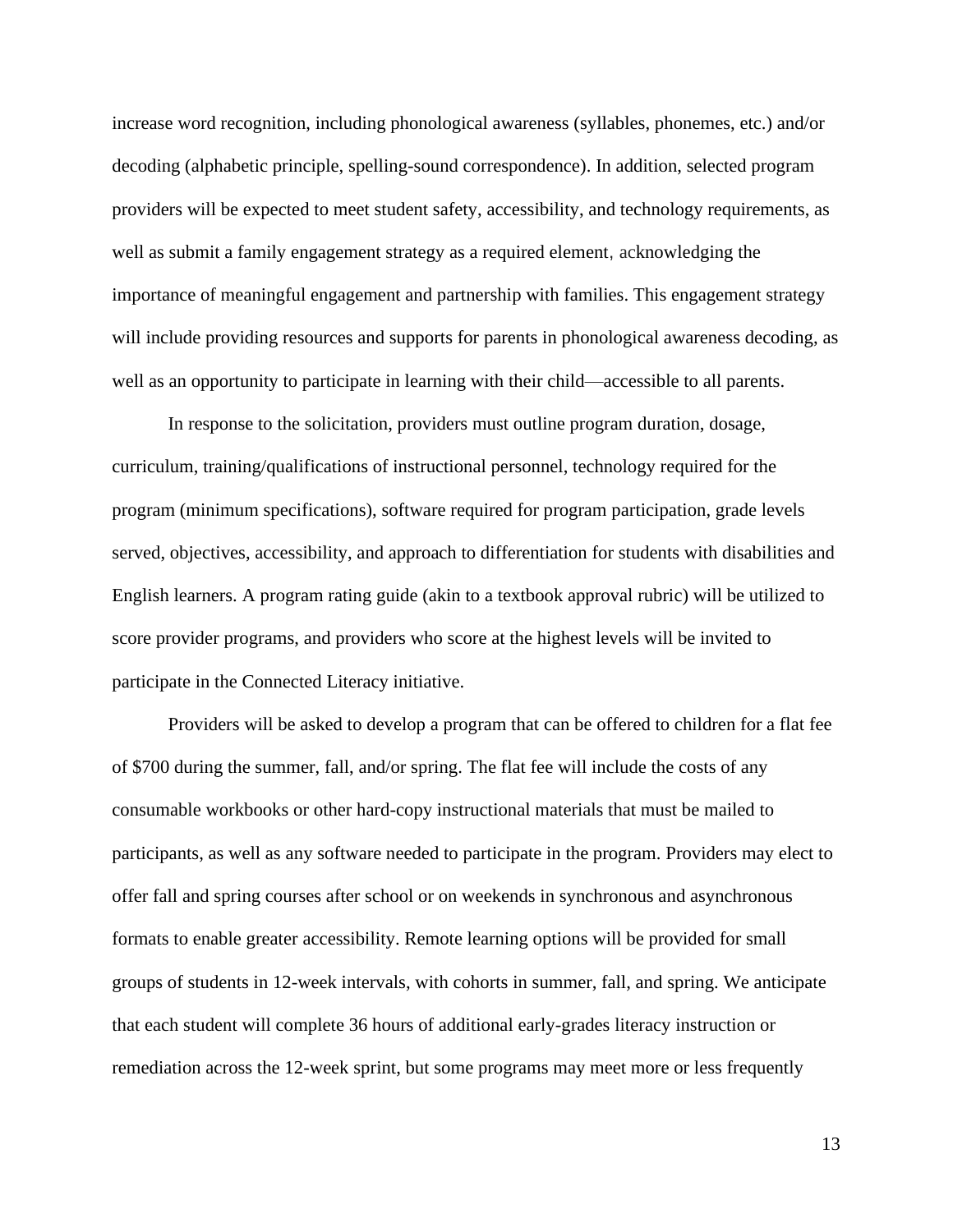during the program implementation windows depending on their cost to implement. In total, we expect the project to result in 493,968 additional hours of learning for our most vulnerable students in recovering and accelerating learning in early-grades literacy.

The TDOE will ensure that all approved providers complete the appropriate training in the state's Foundational Skills Curriculum, as well as develop student eligibility and parentfriendly operational structures to support the instructional program. Providers must agree to proctor a common pre-test for all participating students and a common post-test with all participating students who attended at least 60% of their program. Test results will be submitted to the TDOE within one week of test administration. The TDOE is currently working to select a universal diagnostic through required state procurement processes. This diagnostic will be administered online, and the TDOE will provide explicit training on test administration prior to program initiation. The TDOE will also execute a contract for a Provider Liaison to engage with approved providers on a regular basis to ensure fidelity of implementation of the grant. This liaison will be the primary point of contact for approved providers and will oversee the annual kickoff; train providers on pre- and post- common assessments; ensure TDOE-required trainings are complete; review and recommend program adjustments based on feedback from the provider surveys; and support the Grant Manager on the annual provider renewal process.

We anticipate that, in partnership with providers, the TDOE will be able to offer 25 new remote learning options in Year 1, 30 in Year 2, and 35 in Year 3, including the following types (Application Requirement 1):

- Timeframe: After School, Weekend, Summer
- Grouping: One-on-One, Small Group, Parent-Child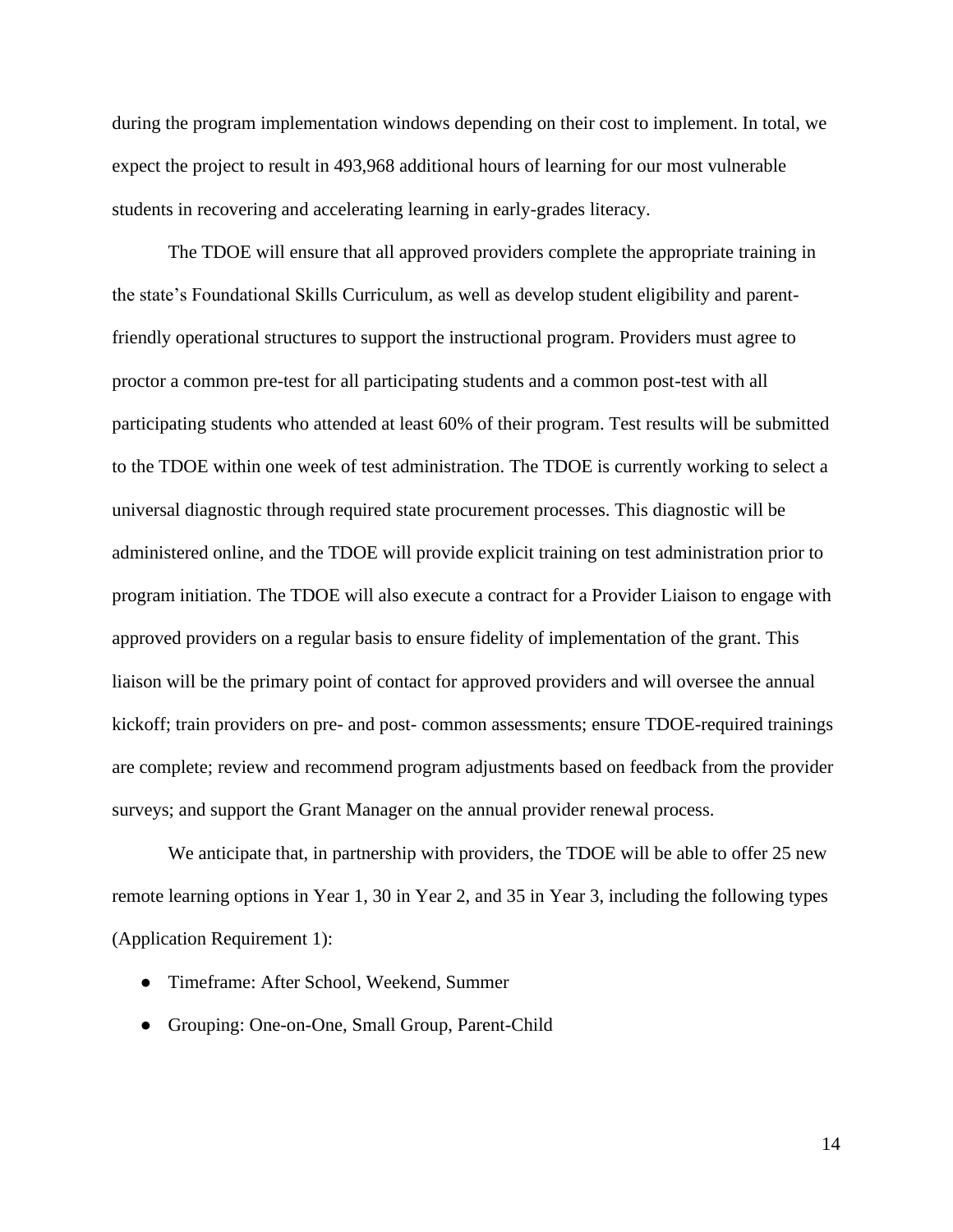- Content: Focus on Phonological Awareness (e.g., syllables, phonemes), Focus on Decoding (e.g., alphabetic principle, spelling-sound correspondences), Focus on Word Recognition, Focus on Applying Skills within Text
- Mode: Live Video, Interactive Software, Multi-Modal

Various types of providers are eligible to apply, including for-profit businesses; nonprofit organizations; institutions of higher education; public, public charter, and non-public schools; and community agencies. Individuals are not eligible to apply. If a family wishes to nominate a provider for the microgrant, they may contact the Family Liaison directly. (The role of the Family Liaison is described in the [Management Plan section\)](#page-23-1). Outreach will be conducted to invite that provider to submit a proposal in response to the next RFP. The TDOE will provide families with written responses to their requests within 30 days. Due to procurement regulations, the TDOE is not able to provide a list of providers who are expected to apply and be approved at this time.

#### *Strategy: Provide additional learning time for youngest, most vulnerable learners.*

We propose utilizing microgrants to serve children in grades 1-3 in public and non-public schools who have been identified as performing below grade level on literacy assessments and who either (a) attend a Title I or Title I eligible school, or (b) are considered economically disadvantaged through direct certification or free/reduced-price lunch eligibility. Direct certification is the process under which LEAs certify children who are members of households receiving assistance under government assistance programs or who are categorically eligible under homeless, migrant, runaway, foster, or Head Start/Even Start provisions.

Eligible families will be invited to participate each year of the grant, beginning in late February or early March 2021. Families will have four weeks to enroll in the program, either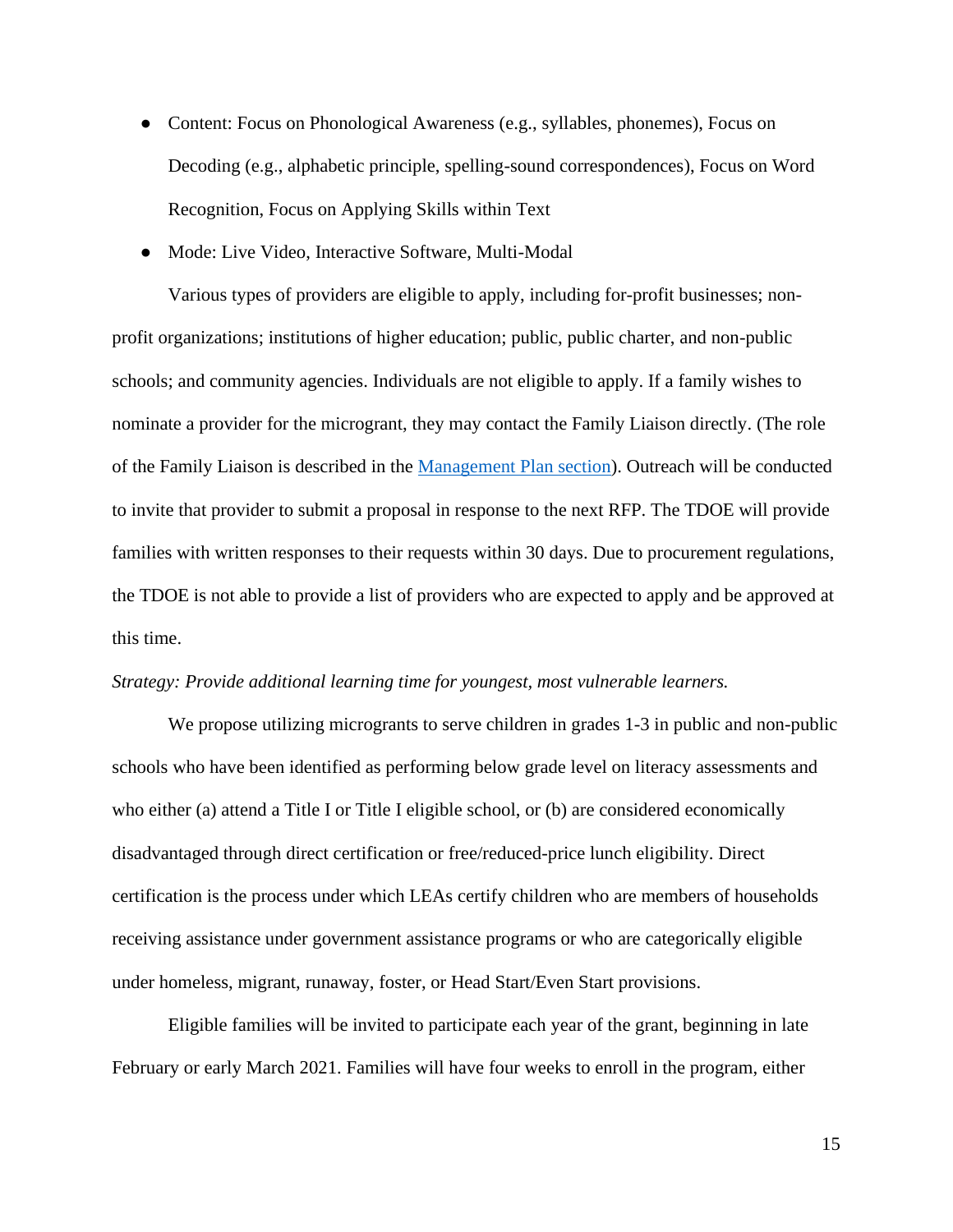through an online portal, by calling the Family Liaison, or by mailing or faxing forms (available in multiple languages). When necessary, the TDOE will modify existing operational systems and structures to accommodate microgrants for Connected Literacy. Families will also, using the same format in which they registered, complete a survey regarding their current ability to access technology and broadband and their desired type of program (especially noting their preference for weekday/after school or weekend). Based on this survey, families will have a separate technology award, and the TDOE will offer laptops and internet hotspots to students based on need.

If more families enroll than the program has capacity to serve, a lottery will be held within seven days after the end of the open enrollment period. Each enrolled family will be randomly assigned a number, and numbers will be drawn and announced on YouTube Live so that families may observe the impartial process by smartphone or computer. The lottery will comply with the Family Education Rights and Privacy Act, codified in 20 U.S.C. § 1232g, with respect to the publication of any list of students' names before, during, or after the enrollment and lottery process.

Awards will be determined, and families will be notified of their microgrant amount (typically \$700 per session, plus up to a \$335 stipend for technology/hotspots). For all seven sessions held during the grant period, the microgrant account will be established within the project period of the grant, and parents will be able to view how much is in their account. Families will use this information to make their program and technology selections. Each program will be described in detail to allow families to make an informed choice. Funds will be transferred directly from the state to the selected service provider. Over the grant period, the TDOE will evaluate data and seek multiple providers for each type of service offering to meet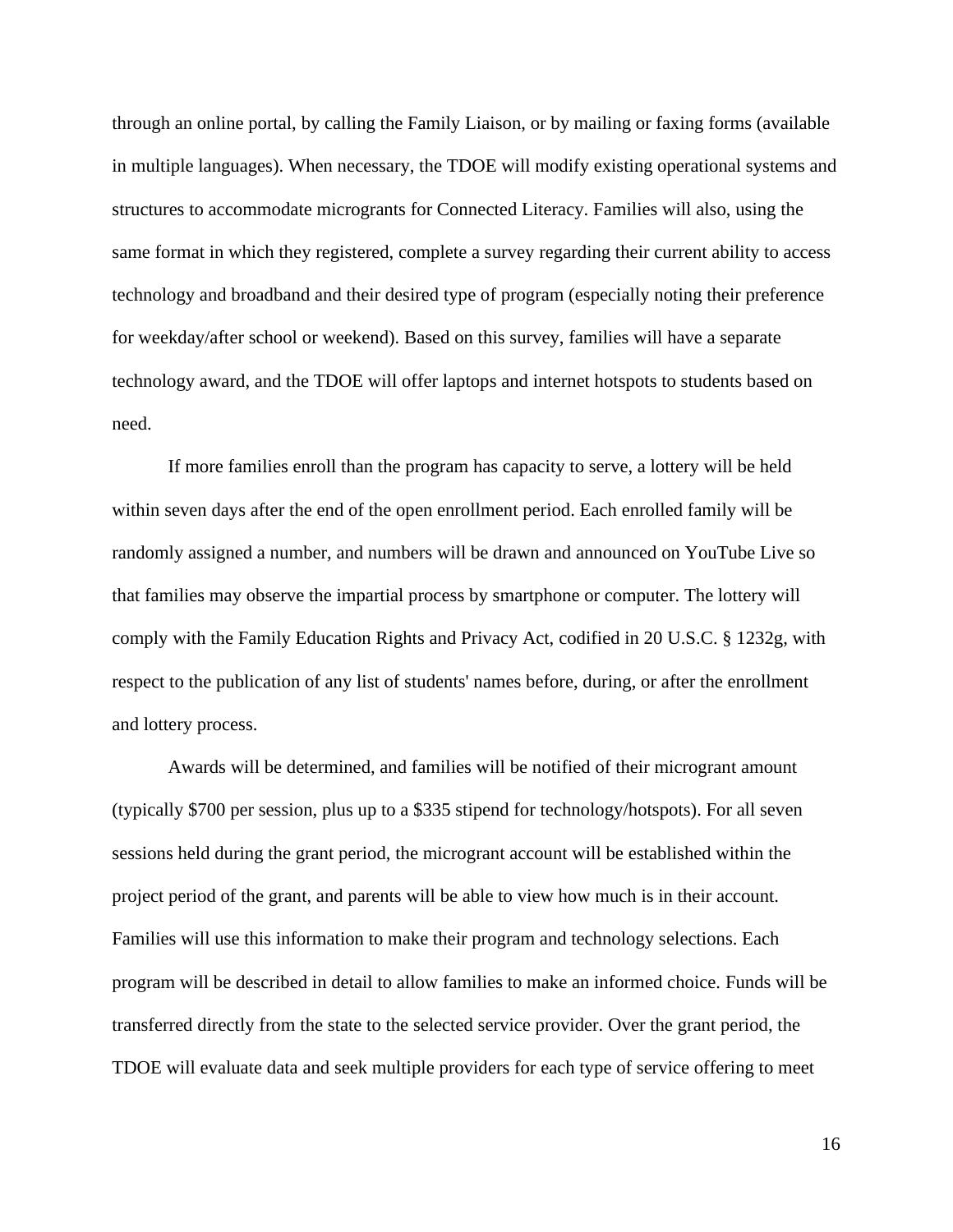the needs of families and making appropriate adjustments for subsequent sessions. Families whose children have completed a 12-week session in the program will be asked to write reviews of the program to assist selection for other families.

*Strategy: Facilitate continuous improvement processes in response to student data and family feedback.*

The Connected Literacy project "year" will include three sessions (summer, fall, and spring), enabling approved providers to offer courses during each of the three sessions each year. There will be a provider kickoff and training on the Tennessee Foundational Skills Curriculum prior to the summer 2021 session. The provider training, developed by a vendor selected through an RFP process, will design a virtual training series to allow for participants to complete the training in an "on-demand" format. The modules emphasize phonological awareness theory, how phonics instruction should build from phonological awareness, and the application to text-based practice using decodables. Each video course is 35 minutes to an hour and allows for a provider to require certificates to demonstrate proficiency of its instructors. The training will ensure that all instructors understand and know how to teach the five components of reading science: phonemic awareness, phonics, fluency, vocabulary, and comprehension. Potential providers will be required to pass a performance task to be eligible as a provider.

At the conclusion of the summer, fall, and spring sessions, providers will be required to submit to the TDOE their attendance/usage, student engagement records, student pre/post test scores. After the third session (spring) each year, the TDOE will send providers their data, including student pre- and post-test data, family satisfaction data from surveys administered monthly during each session, and attendance/engagement trends. Providers will be expected to utilize these data to reflect on and improve their program. In order to be renewed for the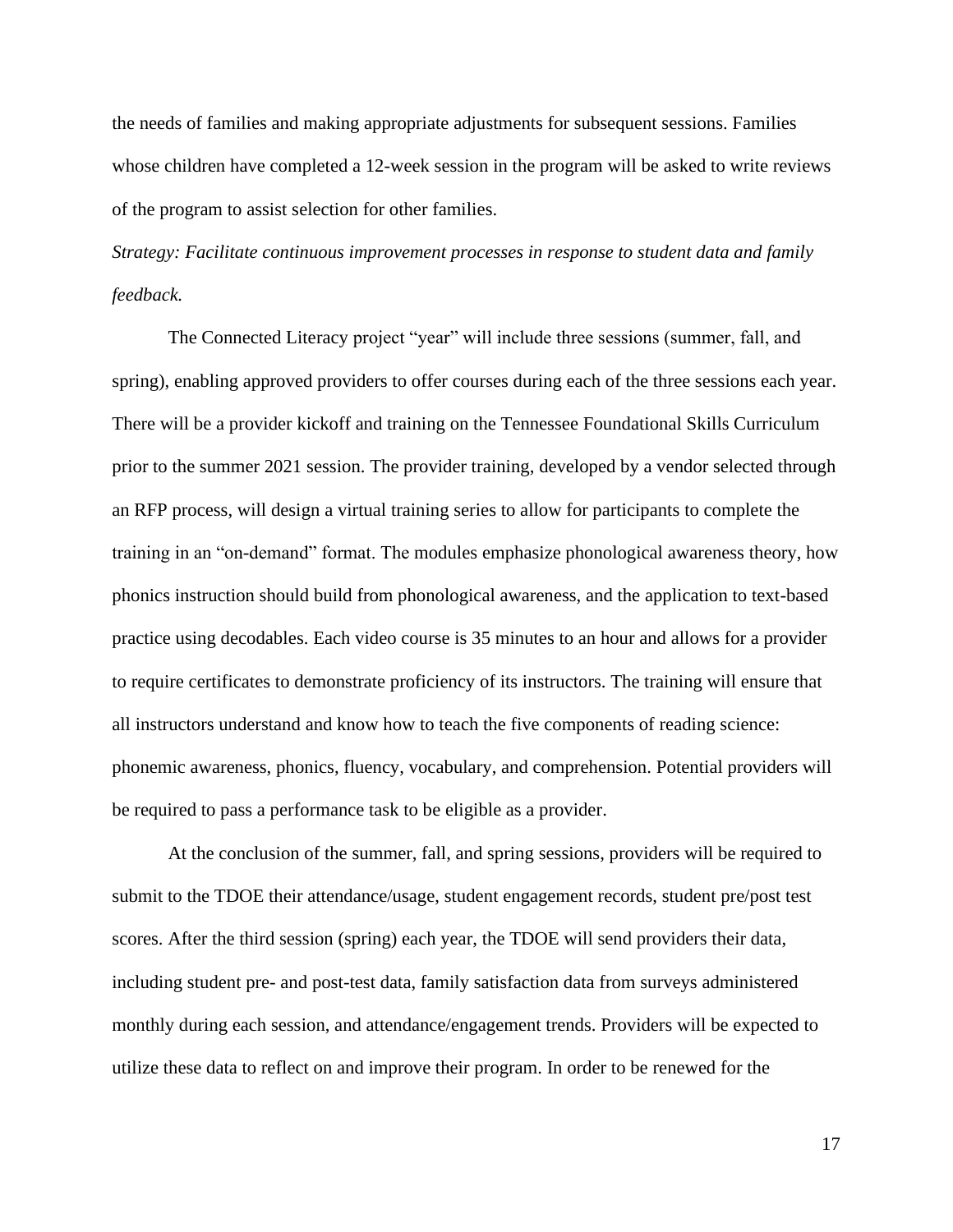following year, providers must submit an action plan addressing any areas deemed underperforming. Approved and renewed providers will be asked to "opt-in" to participate in microgrants each year before the March open enrollment period.

# *Strategy: Cultivate feedback loops to ensure family satisfaction.*

The TDOE will develop an annual provider guide/manual that will be made available to teachers statewide at the beginning of each grant year in order to strengthen the alignment between the microgrant supports and classroom instruction, as well as to increase family awareness of the program. The TDOE will release guidance to LEAs to help with communication to families and to guide any enrollment recommendations made at the school level. In addition, social media will be utilized by the Project Leadership Team to help disseminate program information to as many families as possible.

The TDOE will administer family surveys on a monthly basis during program sessions through the approved providers. The providers will support TDOE's dissemination of the survey to families, and results will go directly to the TDOE. Providers with fewer than 60% of families responding to at least one survey will be required to include an action plan for improving family feedback rates in order to be renewed. TDOE will also conduct quarterly advisory committee meetings with a representative group of families and educators (see [Management Plan](#page-23-1) Section for details). Finally, providers will be asked to offer feedback on the strengths of the Connected Literacy program as well as areas for improvement through an anonymous survey at the end of each spring session. Further detail on the project activities and timeline is included in the Gantt Chart in Appendix 6e.

# <span id="page-18-0"></span>Strategies for Ensuring Equal Access and Treatment

The TDOE is committed to ensuring equitable access to program participation for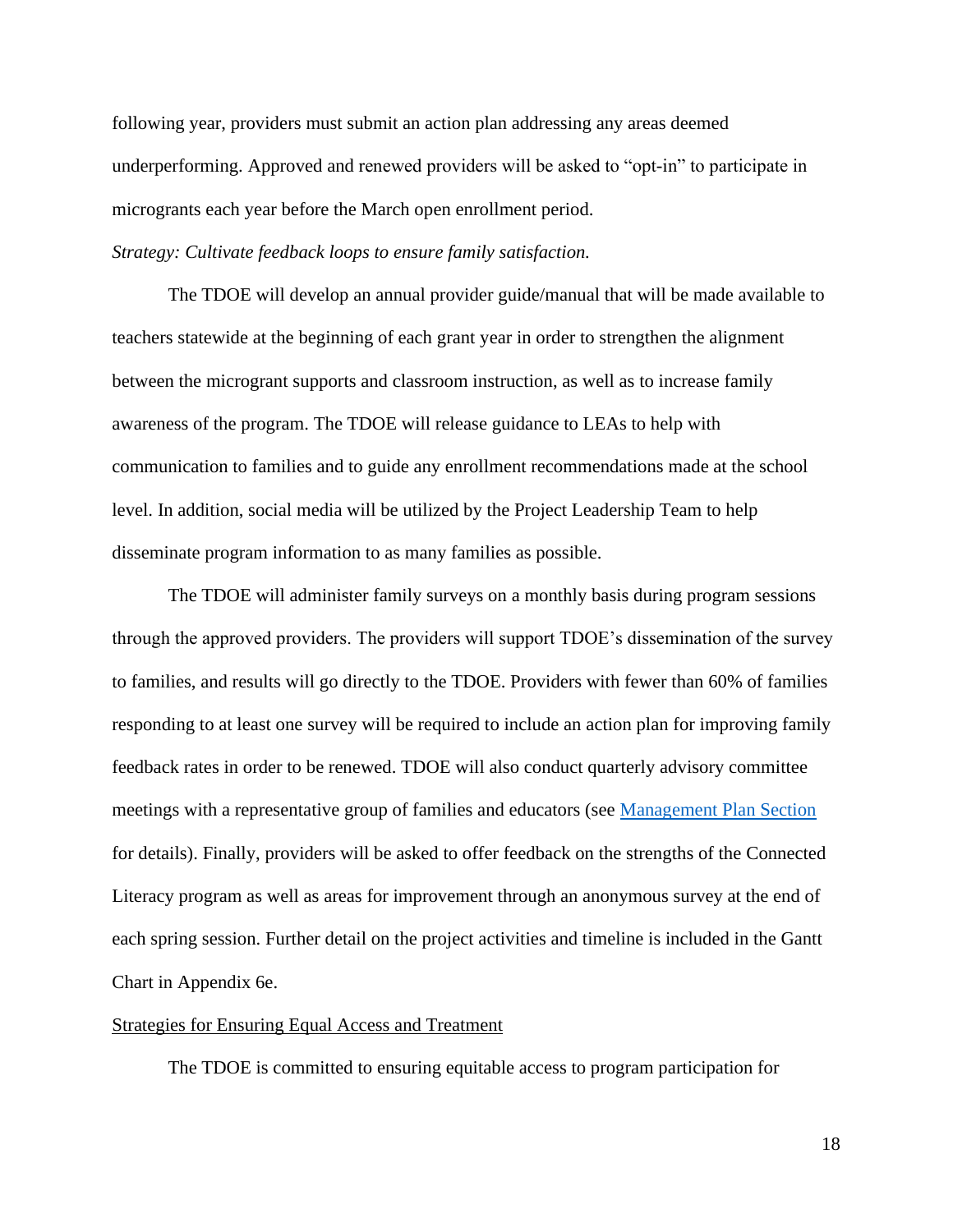families from traditionally underserved populations; families who are economically disadvantaged; children who are homeless, migrant, runaway, in foster care, or participants in Head Start/Even Start; and who meet one or more of these criteria from non-public schools. To ensure equitable participation, it is important to assess the potential barriers and proactively eliminate and/or mitigate those barriers. One such barrier to participation is a lack of knowledge about the program. Families from underserved populations must receive information in an accessible format and from a trusted source in order to take advantage of the opportunities available. Information will be mailed to student homes in multiple languages to inform families of the opportunity for additional literacy supports. In addition, the project will utilize parent groups to spread the word and involve teachers in communicating about the opportunity with families of eligible children. Another potential barrier is the accessibility of the resources provided. If the technology and resources are not accessible to students with diverse needs, families will be less inclined to pursue them. Finally, it is important to monitor participation and refine approaches to ensure families from traditionally underserved populations in public and non-public schools have equitable access to the program. To address these potential barriers to participation, the TDOE will focus on concerted outreach efforts in its communication and outreach strategy, the inclusion of accessibility features, and regular reviews of program representation.

The TDOE will leverage existing partnerships with community outreach agencies such as Conexión Américas and the ARC of Tennessee to ensure families in the Latino and disability communities are aware of the opportunities provided through this program. In addition, the TDOE will provide informational resources and brochures to be shared with Individual Education Program (IEP) teams and participants in the Individual Education Account (IEA)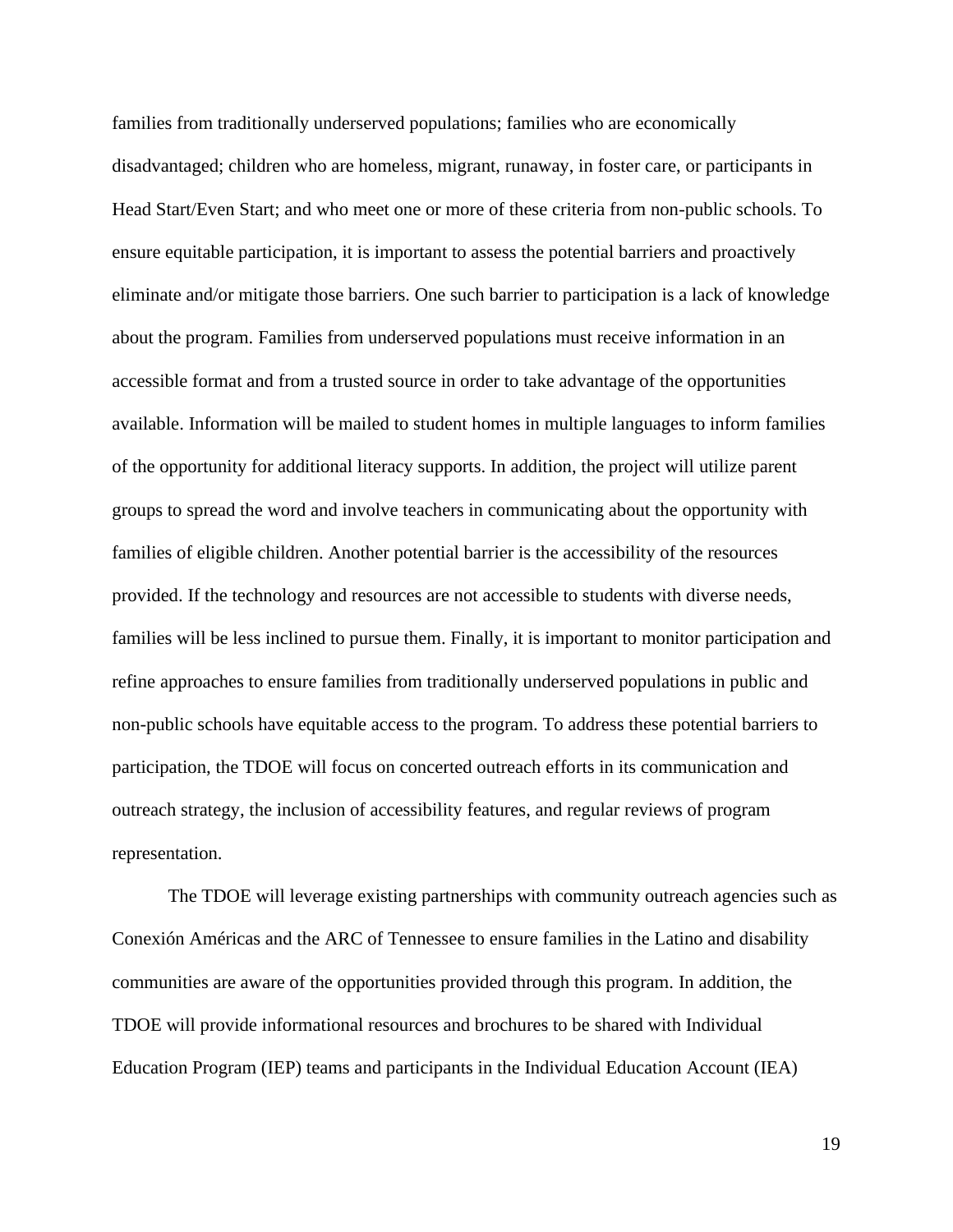program. Further, the TDOE has established advisory committees that can be utilized to disseminate program information. All resources, parent surveys, and enrollment/registration materials will be translated into Spanish, posted to the TDOE's website, and shared through social media platforms.

To ensure students from traditionally underserved populations are able to participate in the opportunities provided through this program, the TDOE will require that all providers, resources, and technology include accessibility features, including but not limited to, text to speech and translation capabilities. Providers must demonstrate ways in which they will implement needed accommodations as outlined in students' Individualized Education Programs (IEPs) and Individual Learning Plans (ILPs). All provided technology devices will be pre-loaded with accessibility applications.

Finally, to ensure these efforts are successful, the TDOE will conduct regular reviews of monthly parent survey results as well as minutes from advisory group meetings to ensure representative participation from families of traditionally underserved populations. Outreach efforts and strategies to increase participation will be reviewed and refined based on this regular review.

# <span id="page-20-0"></span>Expanding Access to Remote Learning and Improving Student Outcomes

The Connected Literacy project will address the technological and accessibility barriers that exist across our state in rural, suburban, and urban areas. We anticipate that over 13,721 students will be served, with access to the remote learning options offered by 70 diverse providers in this project, yielding potentially 493,968 additional hours of literacy support for students.

We believe that as a result of these additional remote learning opportunities and the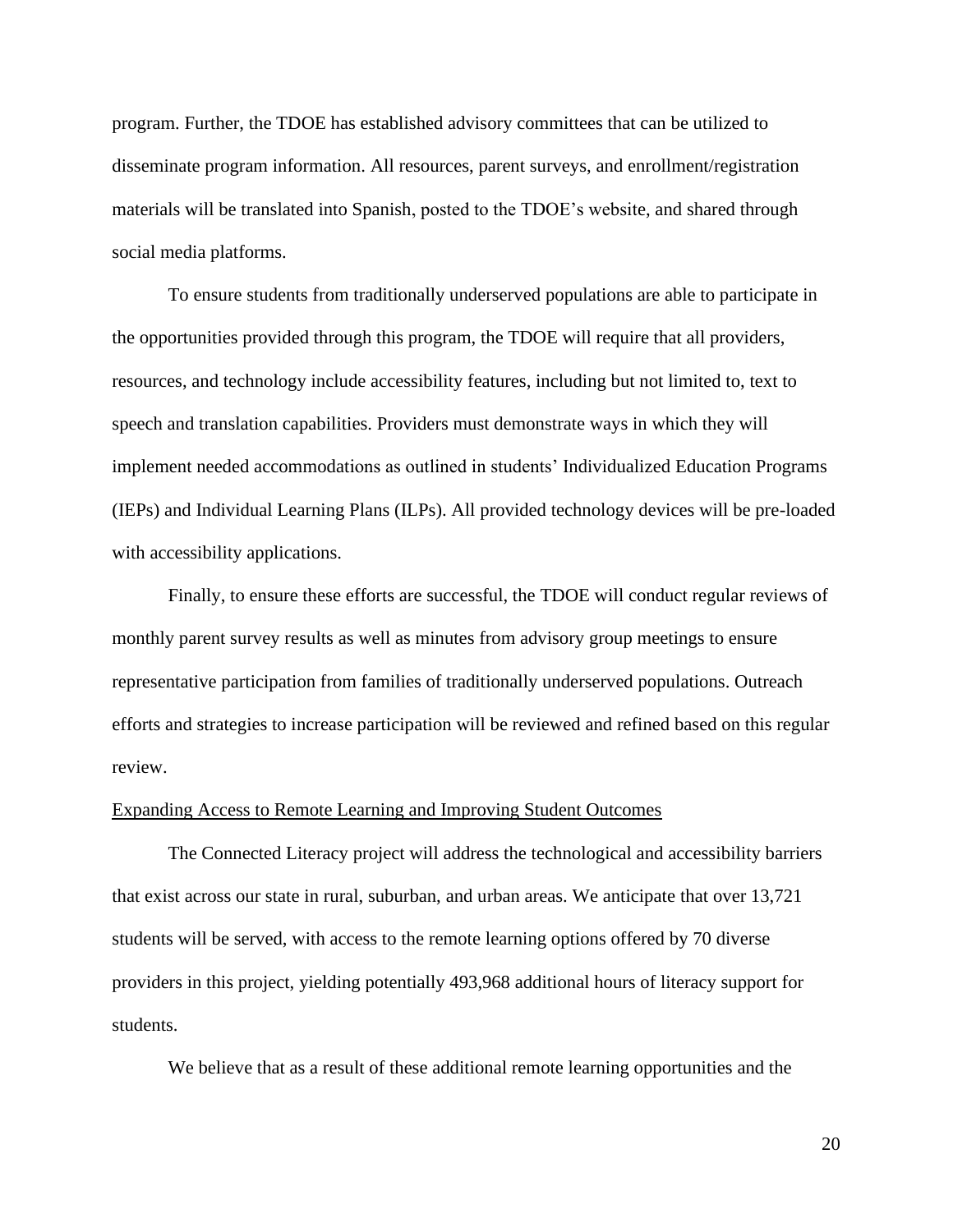technology to access these opportunities, the number of participating students who make gains from pre- to post-assessment will improve by three percentage points per year, for a total of six percentage points over the three-year grant period.

#### <span id="page-21-0"></span>Evidence Basis for Project

#### *Why Foundational Literacy Skills?*

An abundance of cognitive research demonstrates that students' reading instruction must focus on how sounds are represented in print and how these sound-symbol correspondences build into word construction and eventually into reading of text (McCardle & Chhabra, 2004; Moats, 1999; Stanovich & Stanovich, 2003). Adams (2011) asserted the importance of phonics instruction for all learners but explained that phonics understanding is essential for at-risk learners.

In addition, the What Works Clearinghouse studied the *Foundational Skills to Support Reading for Understanding in Kindergarten through 3rd Grade* in 2016, and their report had two recommendations that received a rating of strong evidence; one recommendation advise that students "develop awareness of the segments of sounds in speech and how they link to letters," and the other emphasized the importance of "teach(ing) student to decode words, analyze word parts, and write and recognize words" (Foorman et al., 2016).

# *Tennessee Foundational Skills Curriculum*

The Tennessee Foundational Skills Curriculum is rooted in the simple view of reading defined by the seminal research of Hoover and Gough (1990), which has two major structures: decoding and comprehension (Scarborough, 2001; Vellutino et al., 2007). This model emphasizes decoding and listening comprehension in early grades; therefore the Tennessee Foundational Skills Curriculum focuses on ensuring students can read fluently in early grades to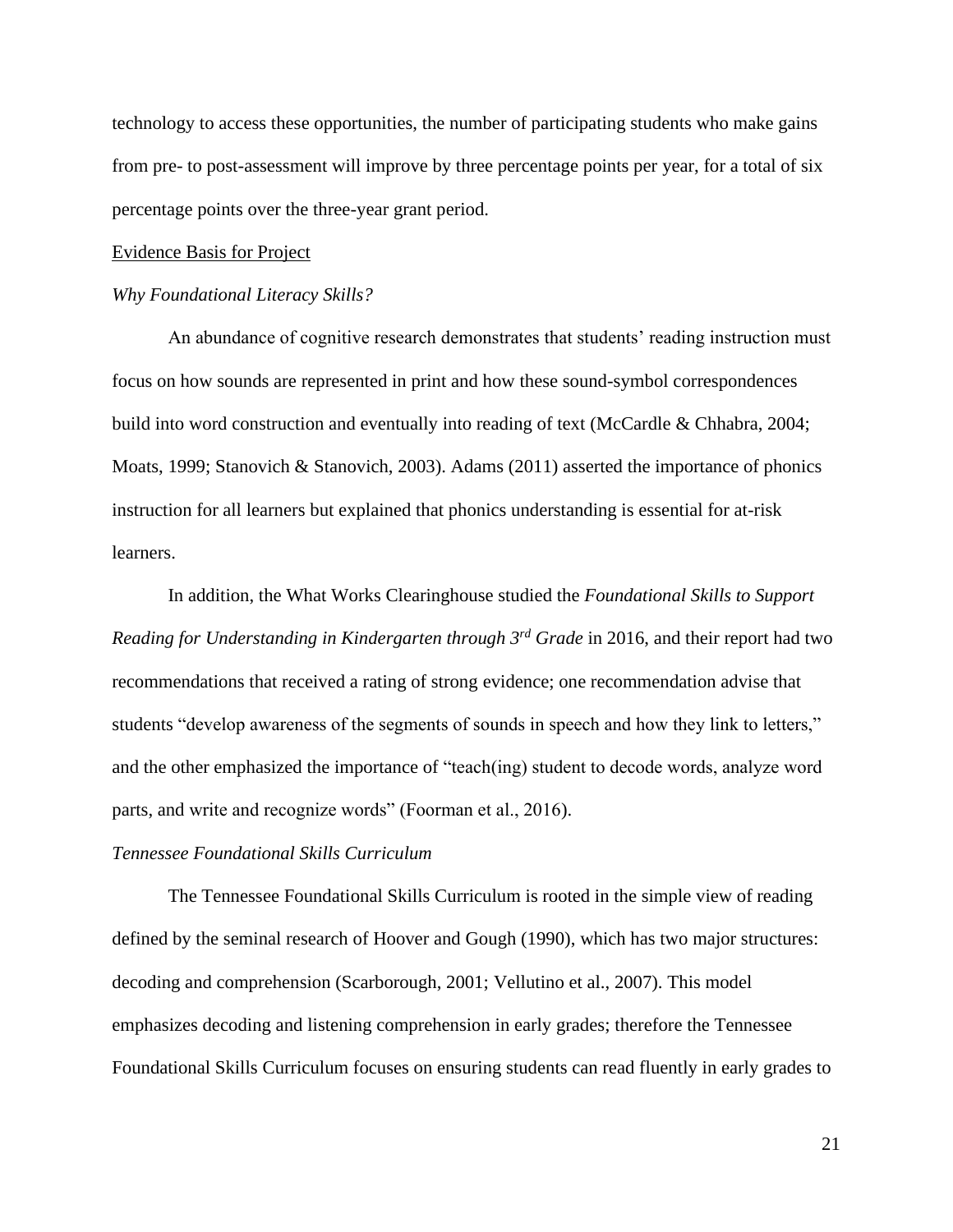ensure all students have access to reading comprehension. The Tennessee Foundational Skills Curriculum also incorporates recent research on phonemic awareness (PA) and advanced phonemic awareness (APA) in particular (e.g., Kilpatrick, 2016, 2019; Liben & Paige, 2017).

Research reveals the urgent truth that early intervention is key to helping struggling readers in both the short- and long-term, and that increasing intervention time can accelerate student learning (Wanzek et al., 2018). TDOE's remote reading interventions will give our youngest learners the tools and support needed to improve now, which ultimately will impact their long-term success in both school and life.

# *Why Parents as Partners?*

Research shows that especially among our youngest learners, students need adults to serve as their reading role models and that "parent involvement is the number one predictor of early literacy success and future academic achievement" (Burton, 2013). Since literacy instruction begins at home, "many educators and district leaders are actively looking for ways to further engage and empower families to be partners in literacy" (McGraw Hill, 2019). "Students of involved parents get better grades, score higher on standardized tests, have better attendance records, drop out less often, and have higher aspirations and more positive attitudes toward work and homework," and these findings have been noted among all young children, regardless of ethnic and socioeconomic background (FACE, 2013). As such, the value of engaging families in the literacy instruction—and overall education—of their children cannot be underestimated as a component of program success.

#### *Why Distance Learning?*

While there has previously been a lack of evidence regarding the effectiveness of online learning programs, in a recent study of elementary literacy instruction in a Title I urban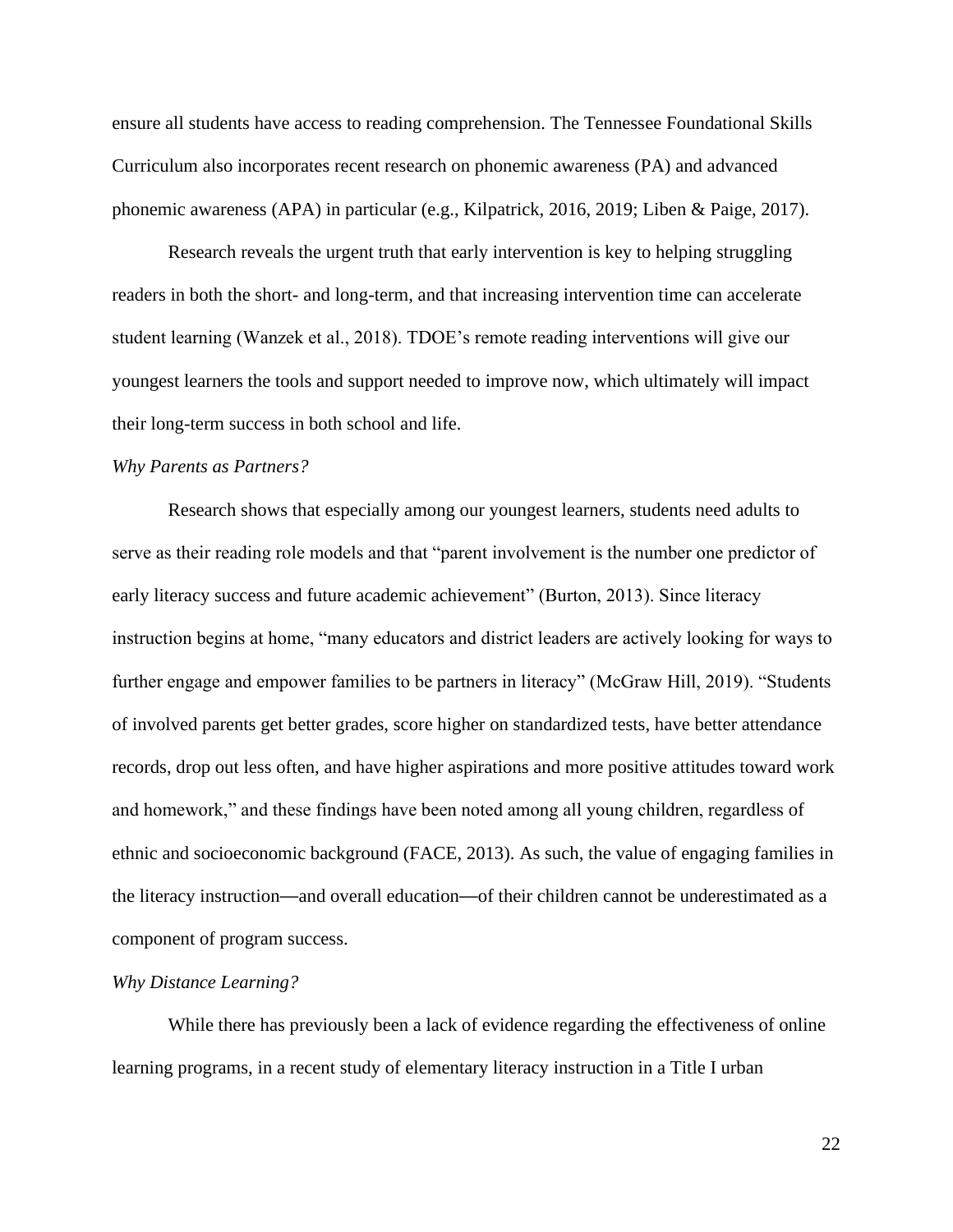elementary school that included 18% English learners, student progress in the online component of the program was found to be a significant predictor of growth in reading performance on a standardized reading assessment, with students in kindergarten through Grade 2 making the most substantial gains (Prescott et al., 2018). Given the efficacy of online literacy interventions, TDOE will provide access to vetted programs, aligned with Tennessee's Foundational Skills Curriculum, in order to reduce the learning gaps that have been exacerbated by the COVID-19 pandemic.

# <span id="page-23-1"></span><span id="page-23-0"></span>**QUALITY OF THE MANAGEMENT PLAN AND ADEQUACY OF RESOURCES** Management Plan (Application Requirement 1)

# *Project Leadership Team*

The Project Leadership Team (see resumes in Appendix 2) will represent a cross-section of the TDOE in order to support the entire scope of this initiative. The Project Director will be TDOE's Chief of Districts and Schools, Dr. Eve Carney. In her role, Carney coordinates the divisions of federal programs and oversight, school models and programs, special populations, school turnaround, and the state special schools. For Connected Literacy, Carney will provide direction to the project, lead Project Leadership Team meetings, and coordinate with ED as needed. Carney's extensive and diverse professional background will ensure the project is implemented with fidelity. More information on the additional members of the Project Leadership Team can be found in Appendix 6f.

The Project Leadership Team will meet on a monthly basis, with bi-weekly meetings during periods leading up to important milestones as indicated in the Gantt chart (see Appendix 6e). Other members of the organization and external stakeholders will rotate into meetings as needed.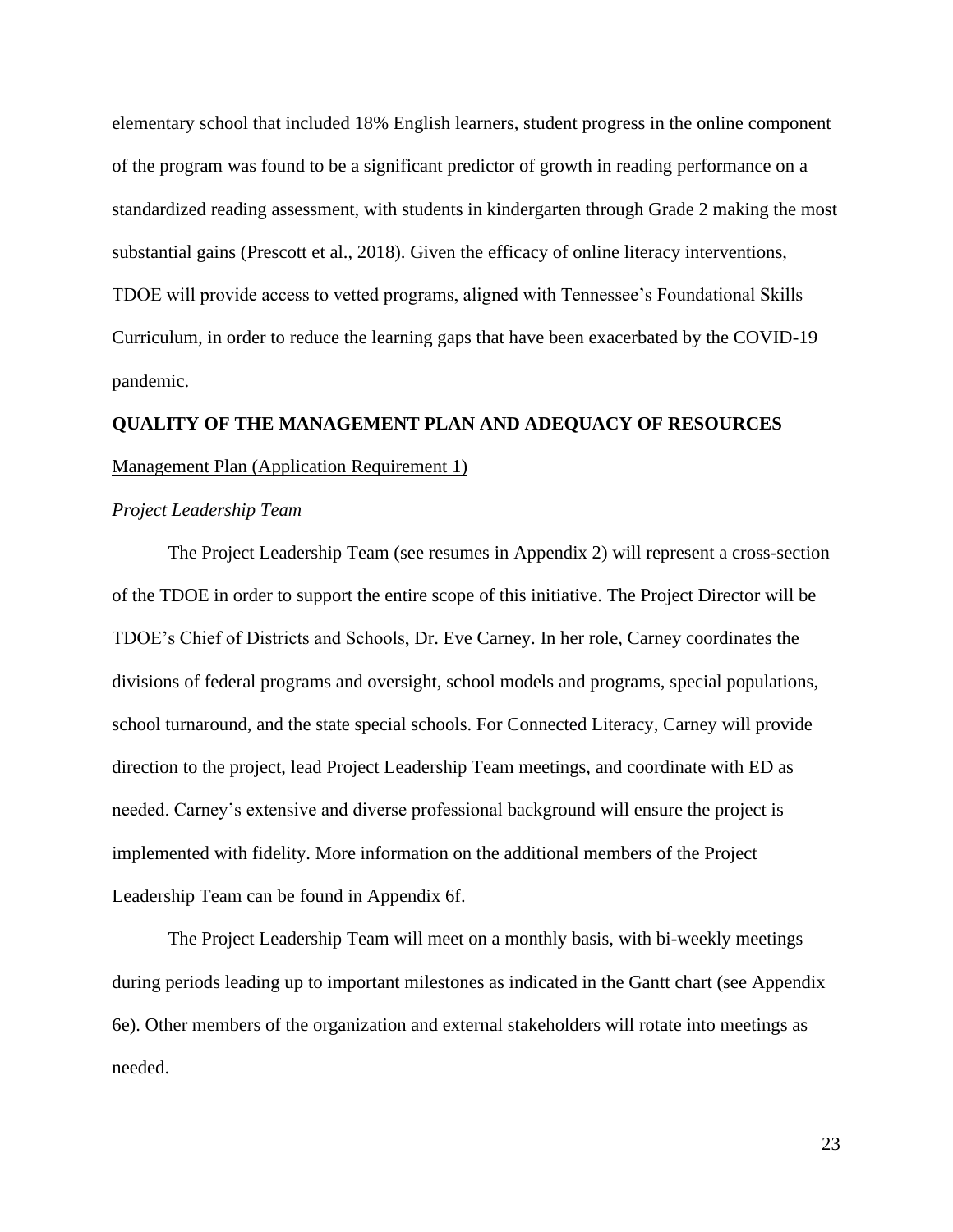Two positions will be staffed during the grant period: a Grant Manager and a Family Liaison. The grant manager will develop the project plan for the initiative that will be integrated into the TDOE's project management process, including regular performance routines and updates to the project management dashboard in SharePoint and through Microsoft Teams. The Grant Manager will work closely with the TDOE's communications team to develop messaging and materials for districts and schools and will utilize the TDOE's social media platforms. Further, the Grant Manager will supervise the Family Liaison, a full-time position responsible for assisting families with the enrollment and registration process, facilitating family nomination of new providers, and troubleshooting any difficulties with the monthly family survey. The Family Liaison will also work with the Advisory Committee (consisting of families and educators) to collect input on services provided in the initial creation of the list of approved providers and throughout the project.

The TDOE will also execute a contract for a Provider Liaison to engage with approved providers on a regular basis to ensure fidelity of implementation. This liaison will be the primary point of contact for approved providers and will oversee the annual kickoff, train providers on pre- and post- common assessments, ensure TDOE-required trainings are complete, review and recommend program adjustments based on feedback from the provider surveys, and support the Grant Manager on the annual provider renewal process.

#### *Timeline, Responsibilities and Milestones*

Below is an overview; please see Appendix 6e for a Gantt chart which outlines the phase-in of each strategy and identifies the person responsible and essential milestones.

• October-February of Year 1: Develop infrastructure necessary for microgrant program; Beta test system prior to open enrollment in March; Select providers; Develop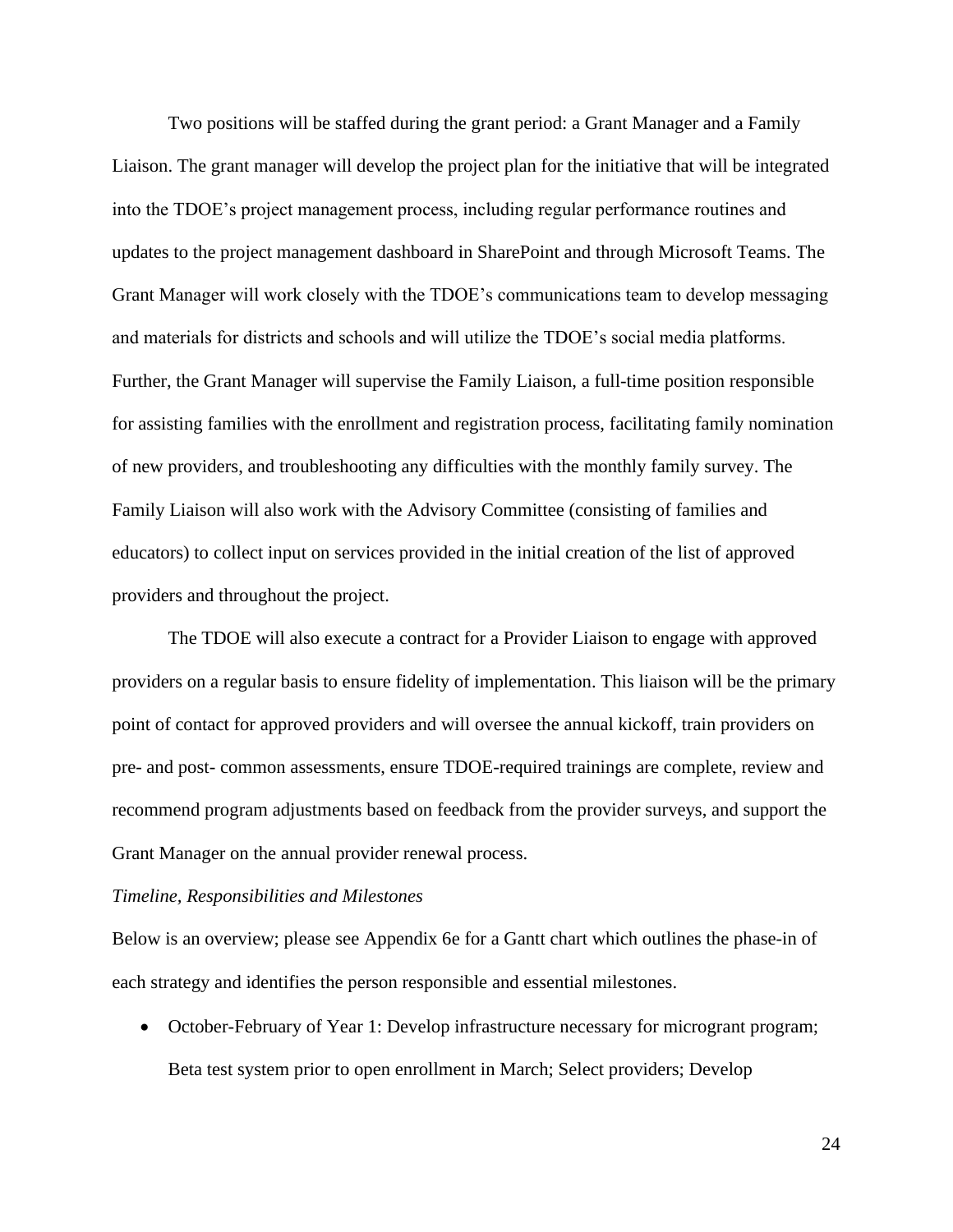communication strategy.

- March of Year 1: Launch first open enrollment period.
- June of Year 1: Programs begin.

Annually, the program will follow the schedule below, with courses being offered three times per year, in the summer, fall and spring.

|                                   | <b>Summer</b><br><b>Program</b> | Fall<br><b>Program</b> | <b>Spring</b><br>Program |
|-----------------------------------|---------------------------------|------------------------|--------------------------|
| Open Enrollment                   | March                           | June                   | September                |
| Microgrant Awards Offered         | April                           | July                   | October                  |
| Program Selection/Pre-Test Window | April-May                       | July-August            | October-<br>November     |
| Technology Preparation & Delivery | May                             | August                 | November                 |
| Program Delivery                  | June-August                     | September-<br>November | January-March            |

# *Feedback and Continuous Improvement*

An advisory committee composed of grassroots community leaders and families will inform the TDOE's outreach to qualified families and the overall direction of the project. Victoria Robinson and the Family Liaison will engage with this group on a quarterly basis. As previously noted, the TDOE will implement a monthly survey of participating families, as well as a survey for providers at the end of each spring session. Kevin Schaaf will oversee survey development and implementation. Data sharing and review will be a regular agenda item at monthly Project Leadership Team meetings and quarterly meetings with the advisory committee, ensuring that feedback loops are properly closed and used to inform project implementation.

Progress on the Connected Literacy project will be formally communicated on an annual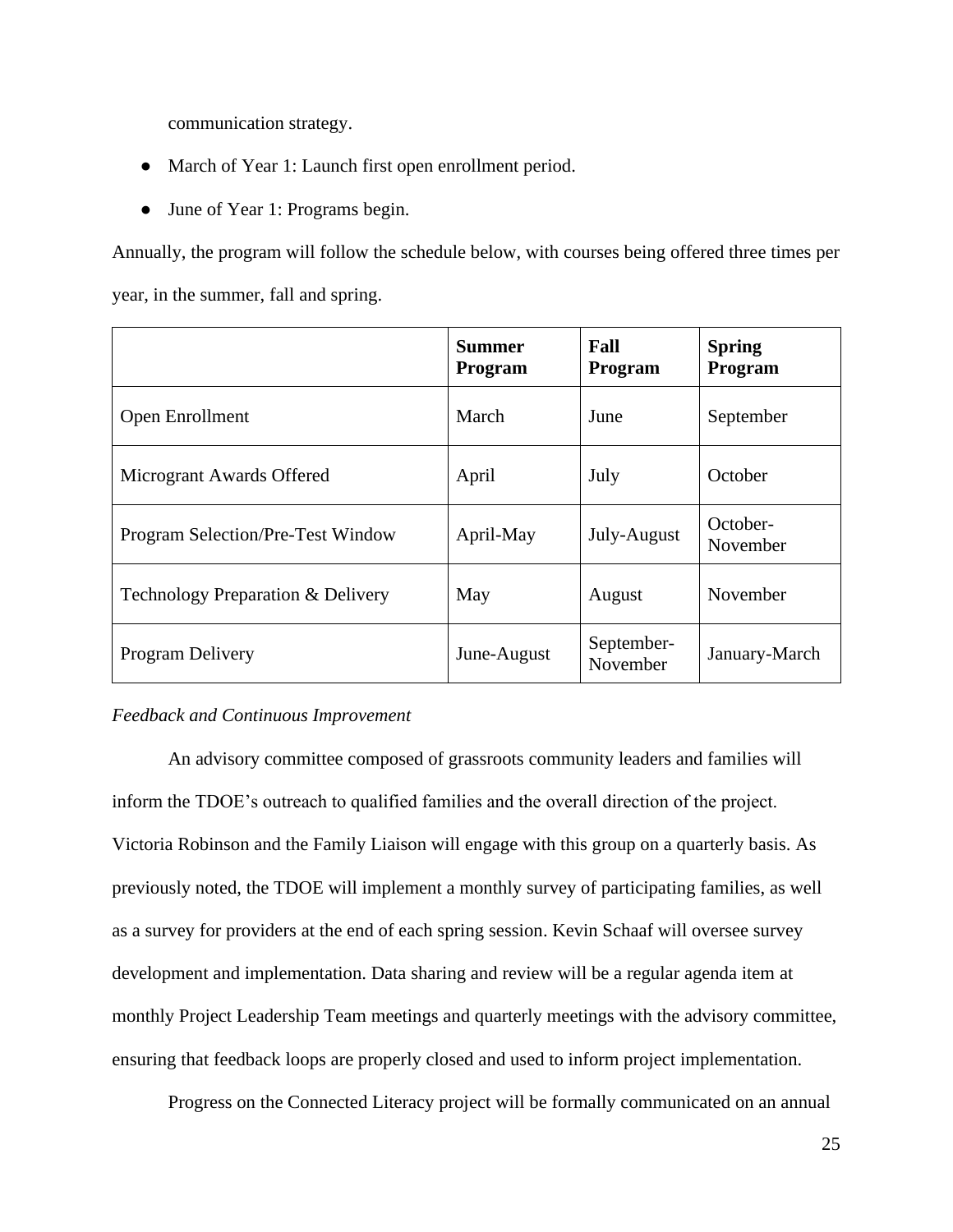basis to the TDOE's Cabinet, who will help problem-solve any challenges or roadblocks; on a biannual basis to the general public through a project-specific page of the TDOE website; and through immediate updates shared externally on TDOE social media accounts. In addition, lessons learned documentation will be developed through a formal lessons learned session with the Project Leadership Team at the conclusion of the project, and TDOE Commissioner, Penny Schwinn, will share this information with national partners so that other states may benefit from the experiences of Tennessee.

#### <span id="page-26-0"></span>Proposed Use of Funds

To implement the Connected Literacy initiative, Tennessee is requesting grant funding of \$20 million to be utilized over the three-year grant period. This initiative is structured to maximize funding available for extending microgrants to parents and providing the technology (hardware, software, connectivity) to students while maintaining sound data collection, administrative, and program procedures and practices. We anticipate that 93% of the award will fund microgrants to parents and provide technology and other instructional materials to students participating in the program. Tennessee is requesting \$5,667,927 in year 1; \$8,653,195 in year 2; and \$5,678,878 in year 3 of the grant.

# *Administrative*

The TDOE is committed to limiting its administrative costs to maximize services to parents and students. However, we also understand that sound foundational supports (administrative and operational) are essential in ensuring the program is implemented with fidelity. This will require the TDOE to utilize existing capacity, as well as additional supports dedicated to the program.

Tennessee proposes funding two full-time equivalent (FTE) positions for this grant, as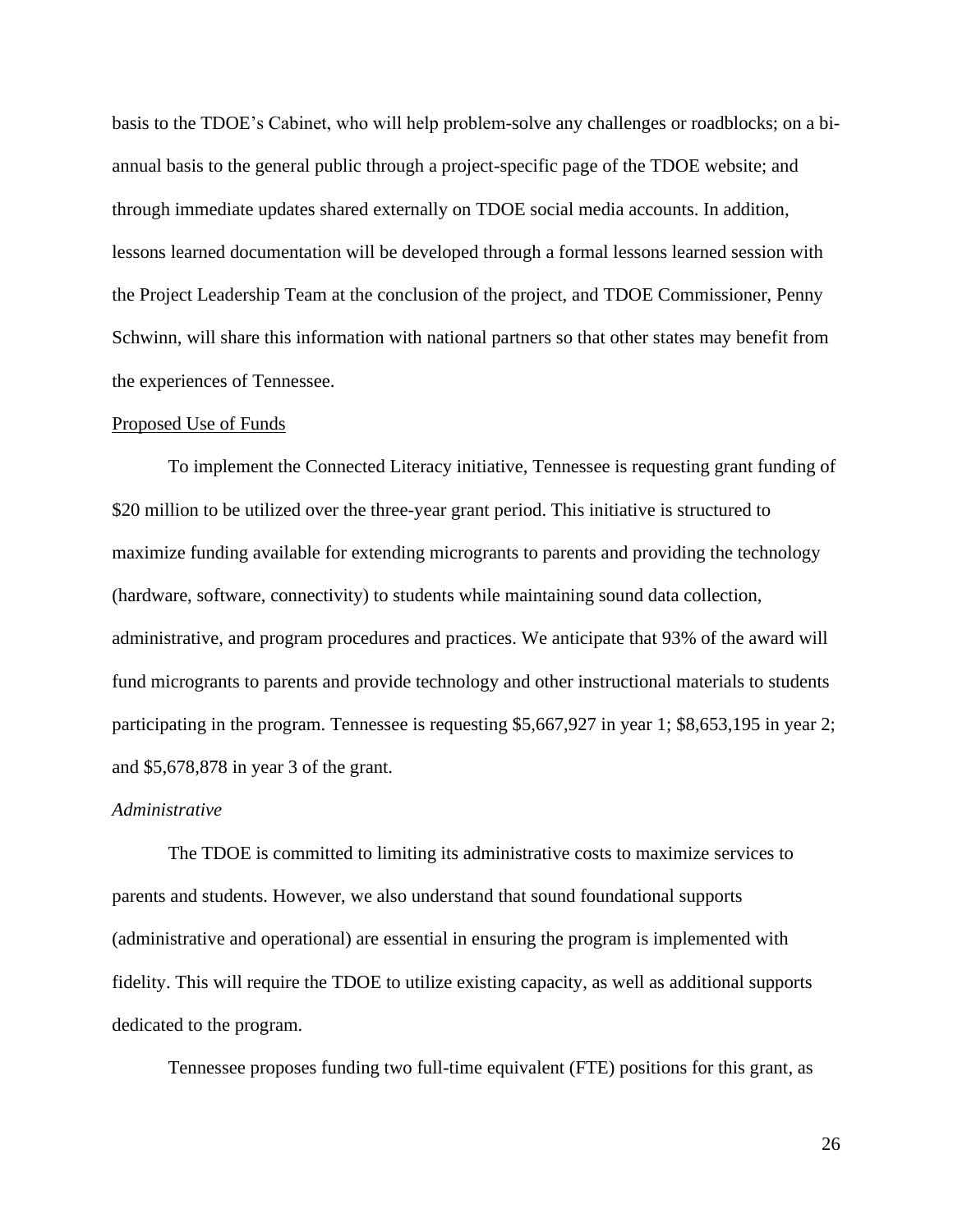described above. In addition to the salaries, benefits, supplies (limited), and technology for the 2 FTEs detailed above, Tennessee will also budget funds to adapt a current payment management platform for the microgrants. This will limit the administrative cost for the payment platform for the timely payment to providers. Finally, the TDOE proposes budgeting funds for outreach and communication as a portion of its budget for supplies.

The Connected Literacy initiative has multiple stakeholder groups, and successful implementation will require outreach to parents, teachers, school/district leaders across multiple mediums and the development and publication of materials on the initiative via a well-developed communication plan. Specifically, the communication with teachers is especially critical and will strengthen the alignment between the classroom and the additional learning opportunities afforded by the Connected Literacy initiative. Please see additional detail in the Budget Narrative.

# <span id="page-27-0"></span>Significance of Expected Outcomes (Application Requirement 5) *Strategies, Objectives, and Performance Measures*

The overarching goal of the Connected Literacy project is to increase the number of students reading on grade level through additional instruction for our youngest learners. To accomplish this goal, there are objectives and outcomes to correspond with each of the strategies pursued by the initiative. Each of these is outlined in the Strategies, Objectives, and Performance Measures chart in Appendix 6g which provides the project's overarching goal, strategies, outcomes, outputs, data sources, instruments/methodology, and completion dates. Data for performance targets will be collected throughout the grant period and finalized for the project year each July.

The proposed performance measures have been designed to assess the effectiveness of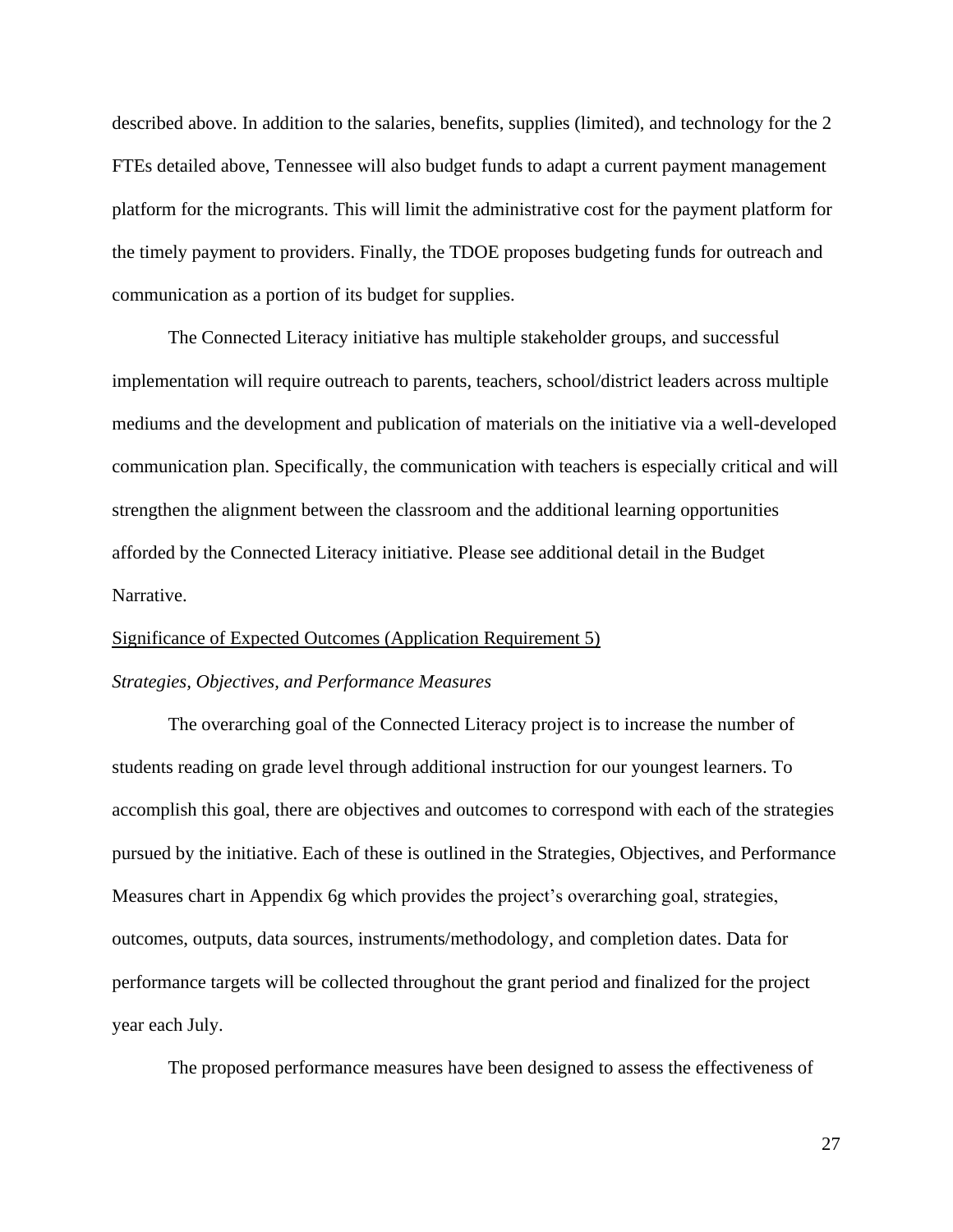the project by focusing on the areas of students and families served, the choices they are provided, and the services which they receive, student outcomes, family involvement and satisfaction, and provider accountability. These measures are consistent with the performance measures established for the ESF-REM grant competition.

Because this is a new project and nothing of its type exists in Tennessee, baseline data do not exist for any of the above measures. In all cases but one, we have set targets for Year 1 based on our reasoning about what is both ambitious and achievable. With 54 possible remote learning options, we believe it is reasonable to expect 25 unique combinations in Year 1, with an increase of 5 per year for Year 2 and Year 3. Given the number of current early literacy providers practicing in Tennessee, we believe we will be able to select 50 who meet our rigorous requirements in Year 1 and grow that number by 10 providers per year. We have estimated the number of families who will be provided with hot spots and devices based on survey results from the spring 2020 closures, with 50% of participating students estimated to need hotspots and 65% estimated to need laptops. The target number of hours of learning to be provided has been calculated by multiplying the number of students served by an anticipated average of 36 hours of direct service per session. We have estimated that the number of students who make gains from pre- to post-assessment will improve by three percentage points per year based on past experiences with program design that indicate that more students show improvement as a program is refined over time. For this particular measure, we will have to set a baseline during the first session, offered in Year 1 of the grant.

The number of students served is limited only by funding, and at the current federal request, TDOE will be able to serve 1,960 students in each of 7 sessions for a total of 13,721 students. As a result of compliance experience, we anticipate that 80% of providers in Year 2 and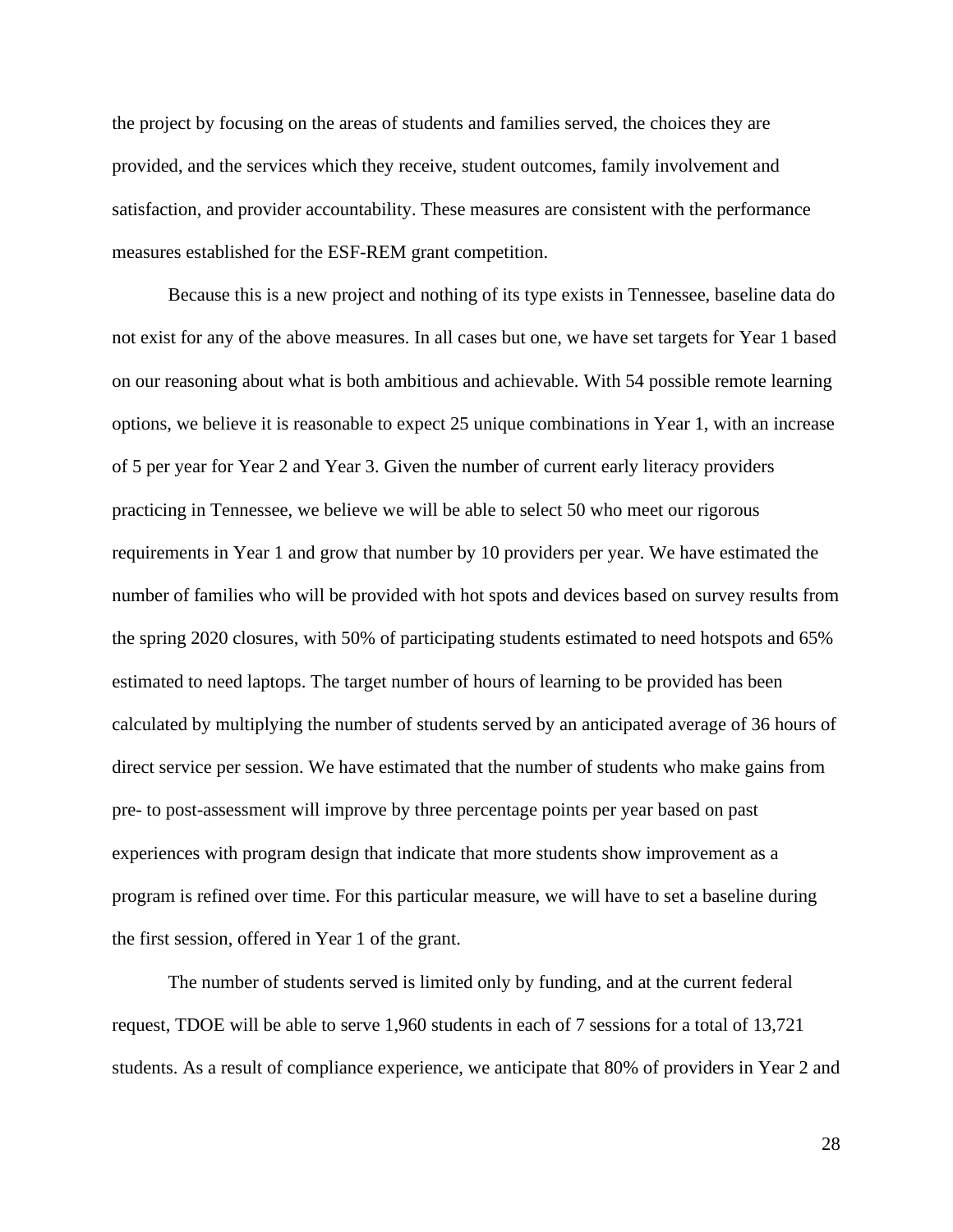90% in Year 3 will be successful in completing their action plans and being renewed. Currently, not many providers offer programs that are aligned with Tennessee's Foundational Skills Curriculum, but we believe that with clear requirements laid out in the provider solicitation, 70% of selected providers will be able to implement aligned programs in Year 1 and that this number will improve with training, resulting in 80% in alignment in Year 2 and 85% in Year 3.

TDOE typically strives for high response rates from surveys, but family surveys have traditionally had low response rates. Our target of 5,763 families providing input or feedback through surveys is a 42% response rate which is 16 percentage points higher than the average online survey response rate (PeoplePulse, n.d.). For survey-related items, we have set targets at 70% in Year 1, 75%, in Year 2, and 80% in Year 3. We hope to be able to exceed these targets but know that satisfaction with new programs is especially difficult to achieve at the outset. We anticipate that by involving families, listening carefully to their concerns, and responding in a timely and conscientious manner, we will be able to achieve widespread satisfaction and involvement by Year 3.

Project costs in relation to the performance measures are as follows and can be found in Appendix 6h: providing students with hotspots for a 3-month period costs \$90 per student, and providing students with laptops costs \$275 per student. At 493,968 hours of learning provided through microgrants, the total project cost is only \$31.75 per hour of direct service provided. At that cost, 35 new remote learning options will be provided by approximately 70 providers, reaching 13,721 students and their families, and a system for administering microgrants within the state will become operational. While no dollar value can be set for the worth of family involvement and support, we do believe establishing cooperative efforts with families in grades 1-3 will persist into the upper grades, providing long-term value that far exceeds requested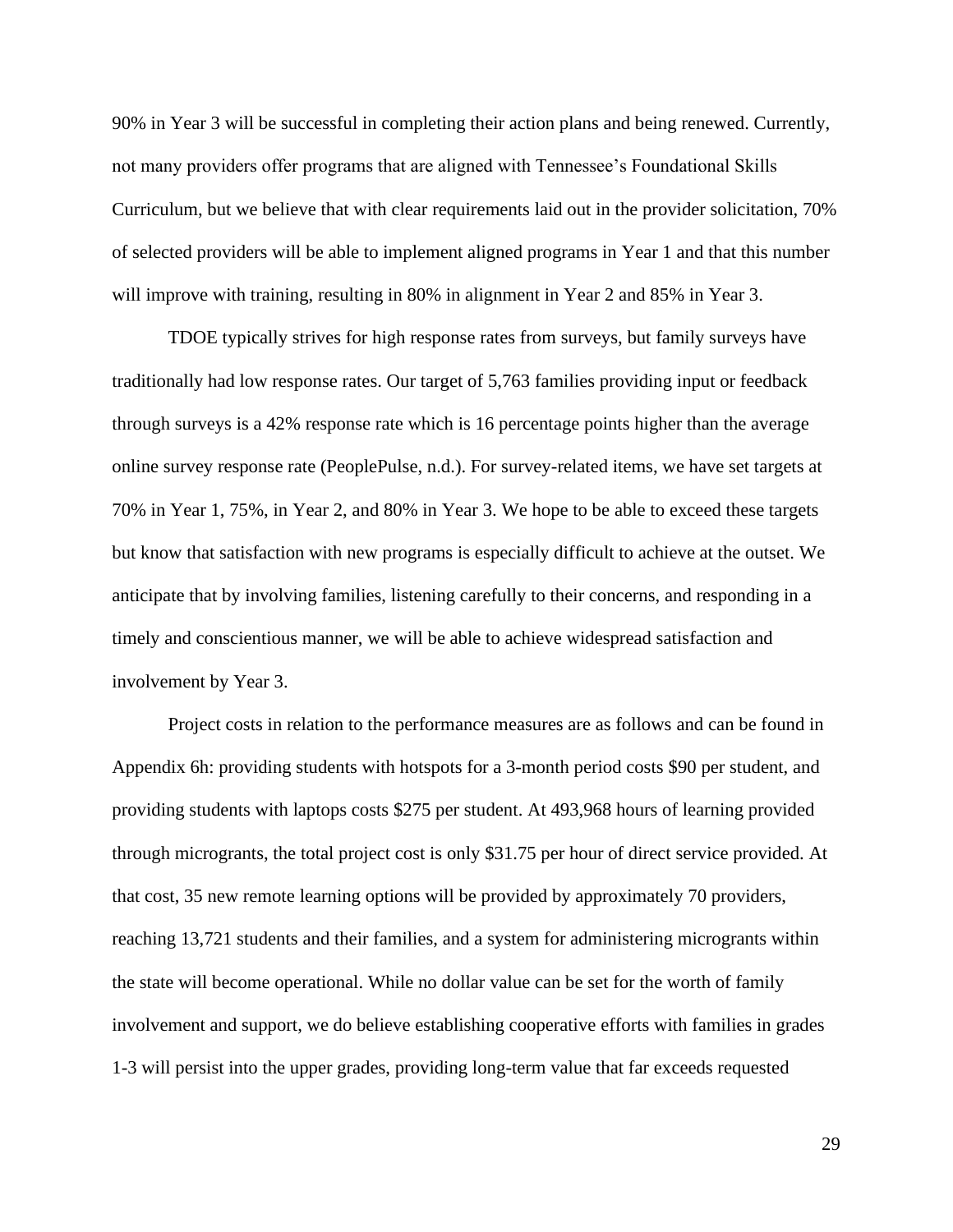funding.

In addition to measuring the targets established in the above table, TDOE's Project Director has made an assurance (see Appendix 5) to cooperate with any evaluation that the Secretary may elect to conduct with the grant (Application Requirement 5). TDOE has a strong track record as a federal grantee, and the TDOE has successfully collected and reported reliable, valid, and meaningful performance data for the U.S. Department of Education, as exemplified through its Race to the Top grant. Tennessee was awarded \$501.8 million and achieved success through grant activities, becoming the fastest improving state on NAEP in 2013 (USED, 2015). As in the past, TDOE will share lessons learned from Connected Literacy with national partners. *Significance*

Current levels of achievement and conditions in Tennessee indicate substantial need for expanded literacy supports, especially in the state's rural areas. Assessment data also show gaps between overall performance and that of several student groups, including Black, Hispanic, and Native Americans; English learners; and students with disabilities. While nearly two-thirds of our elementary students have been rated below proficient in ELA for the past two years, TDOE endeavors to reduce this number by focusing on our youngest, most vulnerable learners. By providing remote intervention, access, and increased learning time now, TDOE will enable students to develop a solid foundation of reading comprehension that is essential for future success.

In addition to providing our students with more time to engage with high-quality literacy materials online, TDOE aims to equip families with increased knowledge and tools that will help them become better advocates for their children's literacy development.

With such low proficiency, students will likely experience continued difficulty decoding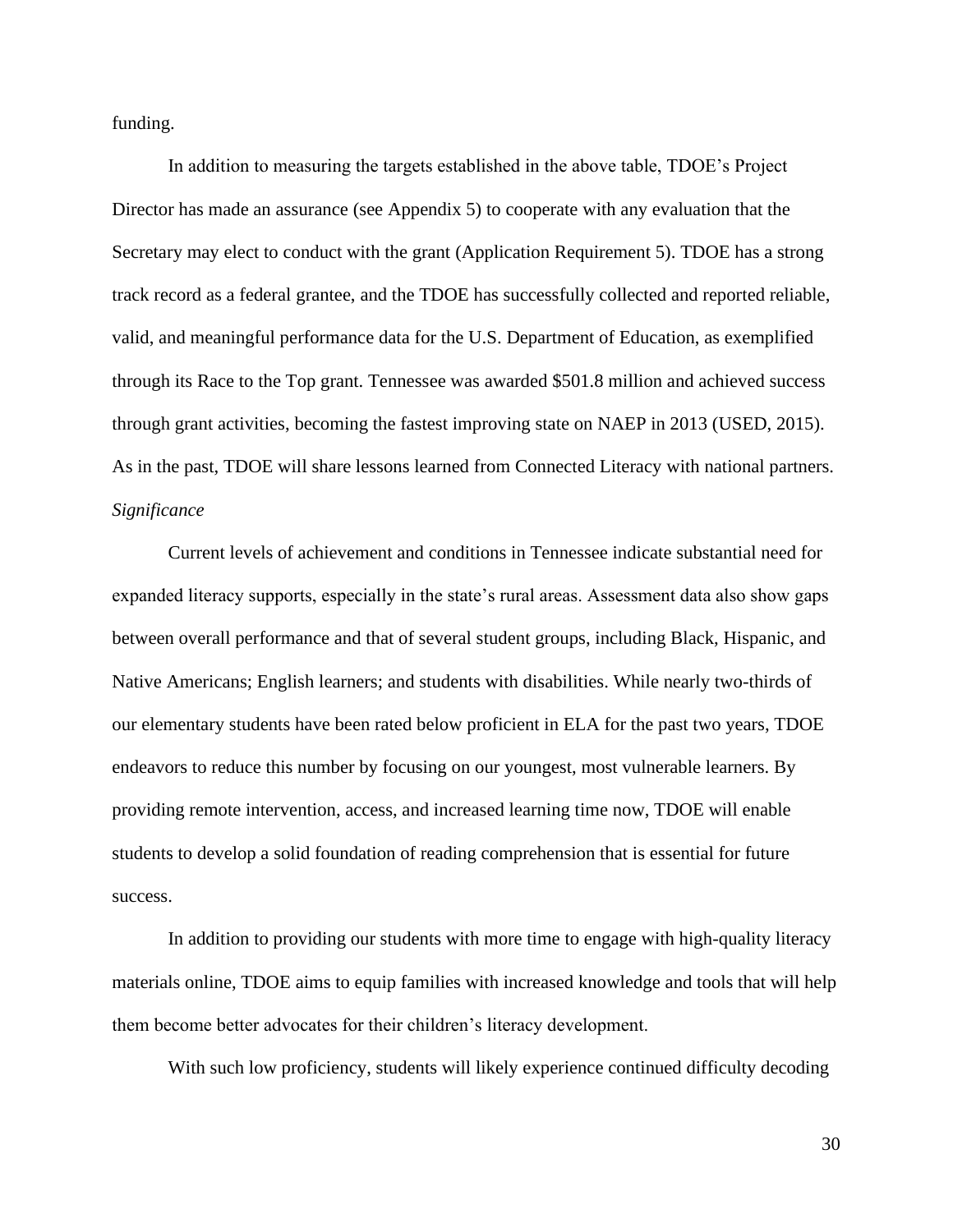the large number of new words encountered as they progress through school. People who struggle with reading are more likely to drop out of high school, to end up in the criminal justice system, and to live in poverty (Hanford, 2018). Evidencing the long-term impact of low literacy scores in early grades, only 35% of Tennessee students met the ACT college readiness benchmark for reading in 2019 (a decrease of 4 percentage points since 2017). Moreover, 62% of 2019 Tennessee graduates were Below Proficient in understanding complex texts.

# <span id="page-31-0"></span>Anticipated Results and Benefits (Application Requirement 1 & 6)

The Connected Literacy project, implemented with fidelity, has the opportunity to yield long-term, positive impacts to students across the 147 districts in our state. The Connected Literacy project will serve 13,721 students and families at a total project rate of \$1,457 per family, a cost which has relative benefits and results. Student participation will be calculated through registration data and verified through provider-supplied engagement information. In addition to the individual literacy gains that we anticipate from students participating in the program, TDOE anticipates additional benefits in the following: an increase in the number of providers trained in Tennessee's Foundational Skills Curriculum, an increase in the overall awareness of the need for early-grades literacy support, and an increase in the number of students who will be empowered long-term to access curriculum (early postsecondary, enrichment, etc.) that may not otherwise be available. This will require addressing organizational, financial, and the political factors for this program to have lasting benefits.

As previously noted, the Connected Literacy project aligns with and supports the literacy initiatives and priorities in Tennessee, including the Governor's Literacy Foundation. This grant provides the opportunity to partner with parents explicitly, understanding that true reform requires partnerships well beyond the classroom. The TDOE is also utilizing existing